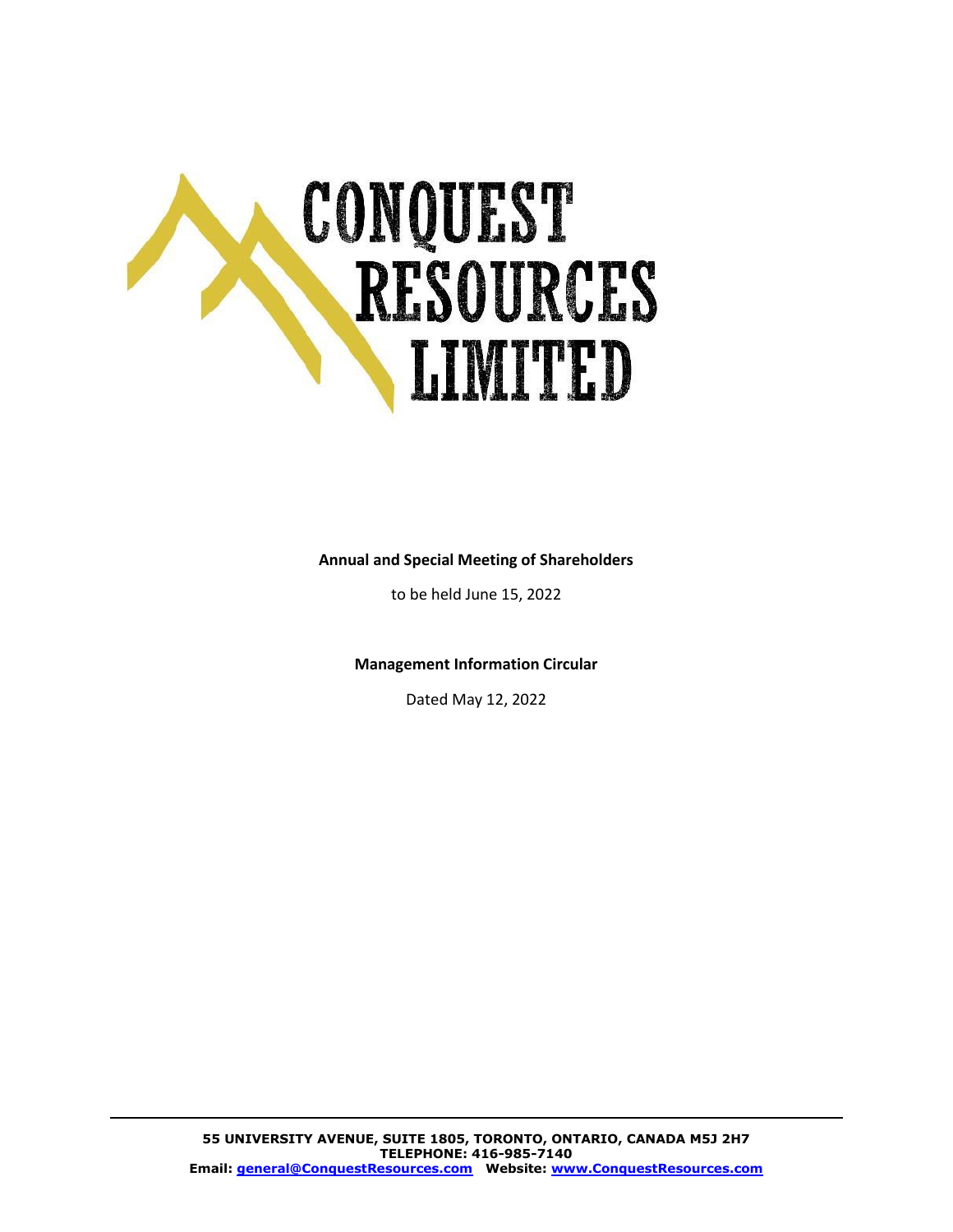

#### **NOTICE OF ANNUAL AND SPECIAL MEETING OF SHAREHOLDERS**

**NOTICE IS HEREBY GIVEN** that an Annual and Special Meeting (the "**Meeting**") of the shareholders of Conquest Resources Limited ("**Conquest**" or the "**Corporation**") will be held to be held as a virtual meeting, which will be conducted via live webcast on Wednesday, June 15, 2022 at 2:00 PM (Toronto time) for the following purposes:

- 1. to receive the report of the Directors and the financial statements of the Corporation for the financial year ended December 31, 2021, together with the report of the auditor thereon;
- 2. to elect Directors;
- 3. to appoint auditor for the ensuing year and upon the advice and recommendation of the Audit Committee to authorize the Directors to fix their remuneration;
- 4. to consider and, if thought advisable, to approve an ordinary resolution ratifying the Corporation's existing Stock Option Plan, as more particularly set forth in the accompanying Circular; and,
- 5. to transact such further and other business as may properly come before the Meeting or any adjournment thereof.

#### <span id="page-1-0"></span>**IMPORTANT**

**ATTENDING THE ANNUAL MEETING** The Annual Meeting will be a virtual format conducted solely online via live webcast to provide a safe and widely accessible experience for our shareholders and employees.

In order to attend the Meeting virtually, shareholders are required to log in to Web Link: <http://momentum.adobeconnect.com/conquest2022/> at least fifteen (15) minutes prior to the start of the Meeting. You may also log on to the Annual Meeting by dialing (+1) 416 764 8658 or toll-free in North America (+1) 888 886 7786.

## **NO VOTES WILL BE ACCEPTED AT THE MEETING.**

The Management Information Circular (the "**Circular**") has been prepared to help you make an informed decision on the matters to be voted on at the Meeting. Please review the Circular carefully before voting.

Shareholders are encouraged to complete, date, sign, and return the enclosed Proxy in accordance with the instructions set out in the Proxy and the Circular.

**DATED** at Toronto, Canada as of May 6, 2022

#### **BY ORDER OF THE BOARD OF DIRECTORS**

John F. Kearney *Chairman*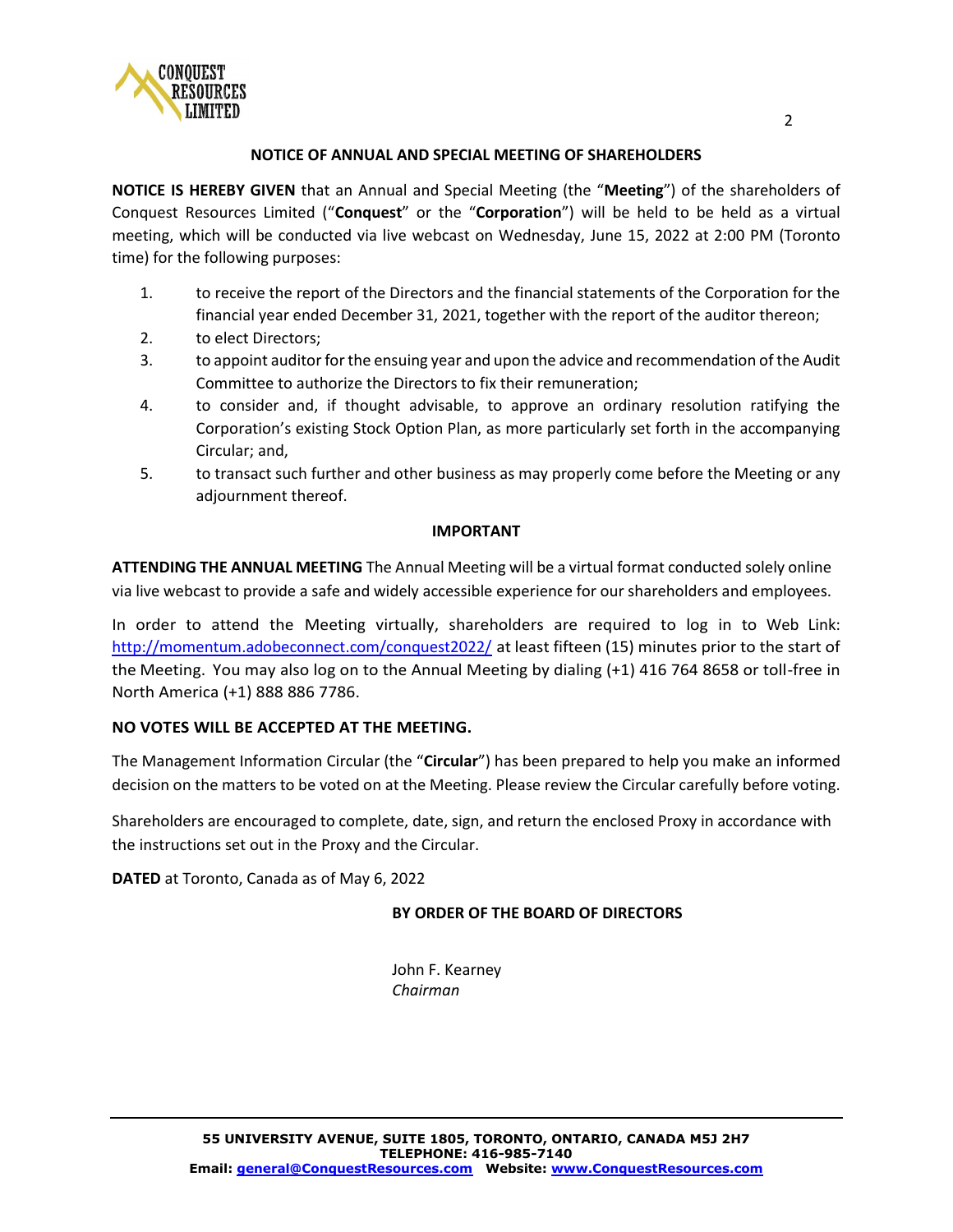

#### **MANAGEMENT INFORMATION CIRCULAR**

This Information Circular is furnished in connection with the solicitation of proxies by and on behalf of the management of **CONQUEST RESOURCES LIMITED** (the "**Corporation**" or "**Conquest**") for use at the Annual and Special Meeting of Shareholders of the Corporation (the "**Meeting**") to be held on Wednesday, June 15, 2022 at 2:00 PM (Toronto time) for the purposes set out in the accompanying notice of meeting. In addition to the use of the mails, proxies may be solicited by Officers ("**Officers**"), Directors ("**Directors**") and regular employees of the Corporation by telephone. The cost of such solicitation will be borne by the Corporation.

## **NOTICE AND ACCESS**

The Corporation has elected to use the notice‐and‐access process ("**Notice‐and‐Access**") under National Instrument 54‐101–Communications with Beneficial Owners of Securities of a Reporting Issuer ("**NI 54‐ 101**") and National Instrument 51‐102–Continuous Disclosure Obligations, for distribution of this Circular and other meeting materials to registered Shareholders of the Corporation and Non‐Registered Holders (as defined herein).

Notice‐and‐Access allows issuers to post electronic versions of meeting materials, including circulars, annual financial statements and management discussion and analysis, online, via SEDAR and one other website, rather than mailing paper copies of such meeting materials to Shareholders. The Corporation anticipates that utilizing the Notice‐and‐Access process will substantially reduce both postage and printing costs.

Meeting materials including the Circular and the Corporation's audited financial statements for the year ended December 31, 2021 and the Corporation's management discussion and analysis for the year ended December 31, 2021, are available on the Corporation website a[t www.ConquestResources.com](http://www.conquestresources.com/) and under the Corporation's SEDAR profile at [www.sedar.com.](http://www.sedar.com/)

The Corporation does not intend to pay intermediaries to forward the Notice‐and‐Access Notification to OBOs (as defined herein) under NI 54‐101, and therefore an OBO will not receive the Notice‐and‐Access Notification unless the OBO's intermediary assumes the cost of delivery.

Shareholders will not receive a paper copy of the Meeting Materials unless they request paper copies from the Corporation. Requests for paper copies of the Meeting Materials must be received at least five (5) business days in advance of the proxy deposit date and time, being 2:00 p.m. on June 13, 2022 and the Corporation will mail the requested materials within three (3) business days of the request.

## **VIRTUAL MEETING**

**ATTENDING THE ANNUAL MEETING** The Annual Meeting will be a virtual format conducted solely online via live webcast to provide a safe and widely accessible experience for our shareholders and employees.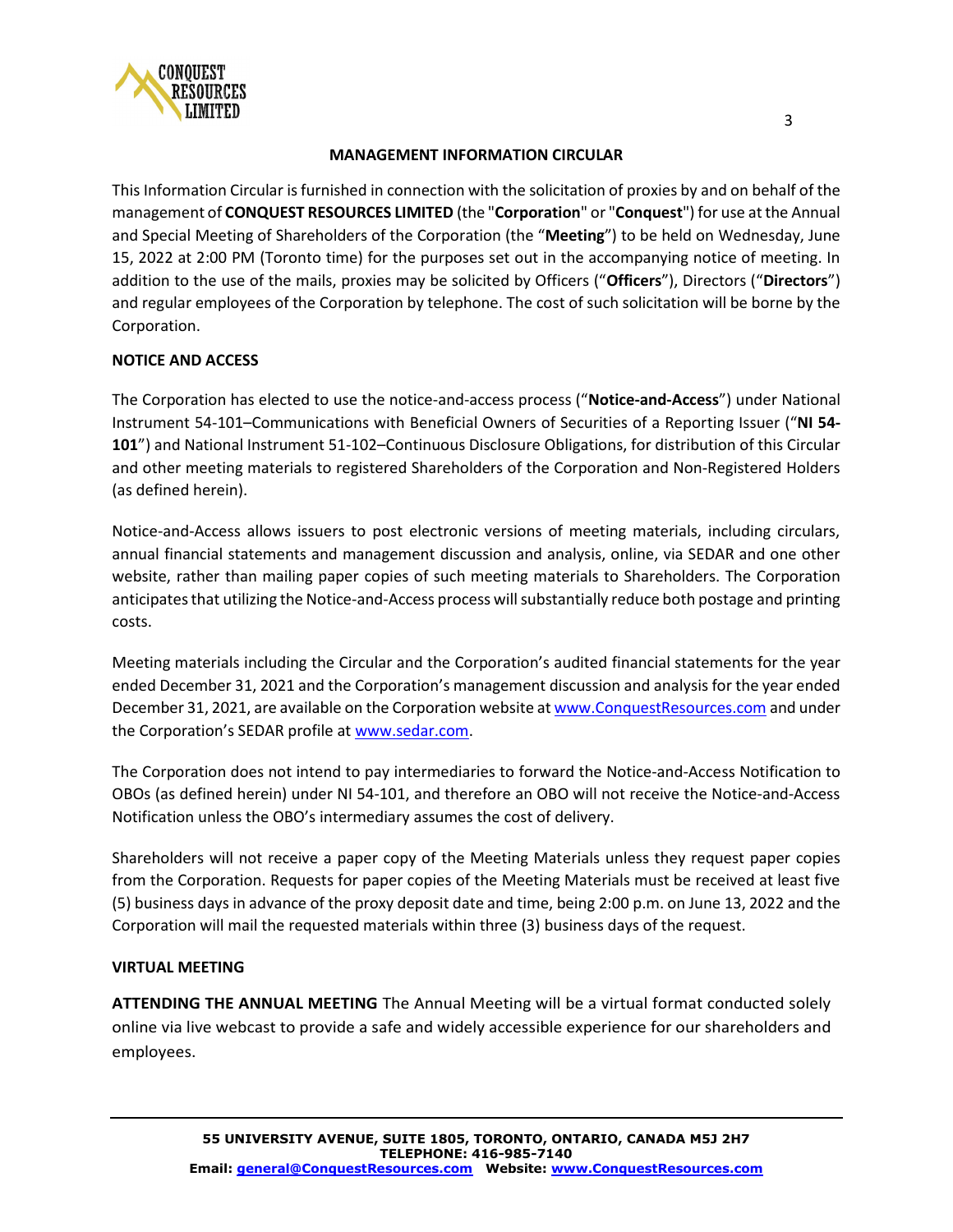

In order to attend the Meeting virtually, shareholders are required to log in to Web Link: <http://momentum.adobeconnect.com/conquest2022/> (15) minutes prior to the start of the Meeting. You may also log on to the Annual Meeting by dialing (+1) 416 764 8658 or toll-free in North America (+1) 888 886 7786.

It is recommended that shareholders and proxyholders submit their questions as soon as possible during the Meeting so they can be addressed at the right time. Questions may be submitted in writing by using the relevant dialog box in the function "Ask a question" during the Meeting. Only shareholders and duly appointed and registered proxyholders may ask questions during the question period.

The Chairman of the Meeting and/or other members of Management present at the Meeting will answer questions relating to matters to be voted on before a vote is held on each matter, if applicable. General questions will be addressed by The Chairman of the Meeting and other members of Management at the end of the Meeting during the question period.

## **APPOINTMENT AND REVOCATION OF PROXIES**

A Registered Shareholder may vote at the Meeting or may appoint another person to represent, virtually, such Registered Shareholder as proxy and to vote the Common Shares of such Registered Shareholder at the Meeting. In order to appoint another person as proxy, a Registered Shareholder must complete, execute and deliver the form of proxy, or another proper form of proxy, in the manner specified in the Notice.

The purpose of a form of proxy is to designate persons who will vote on the shareholder's behalf in accordance with the instructions given by the shareholder in the form of proxy. The persons named in the enclosed form of proxy are officers or directors of the Corporation. **A REGISTERED SHAREHOLDER DESIRING TO APPOINT SOME OTHER PERSON, WHO NEED NOT BE A SHAREHOLDER OF THE CORPORATION, TO REPRESENT HIM, HER OR IT AT THE MEETING MAY DO SO BY FILLING IN THE NAME OF SUCH PERSON IN THE BLANK SPACE PROVIDED IN THE FORM OF PROXY OR BY COMPLETING ANOTHER PROPER FORM OF PROXY.**

A Registered Shareholder wishing to be represented by proxy at the Meeting or any adjournment thereof must, in all cases, deposit the completed form of proxy with the Corporation's transfer agent and registrar, TSX Trust Company (the "**Transfer Agent**") not later than 2:00 p.m. (Toronto time) on Friday, June 13, 2022 or, if the Meeting is adjourned, not later than 48 hours, excluding Saturdays, Sundays and holidays, preceding the time of such adjourned Meeting at which the form of proxy is to be used. A form of proxy should be executed by the Registered Shareholder or his or her attorney duly authorized in writing or, if the Registered Shareholder is a corporation, by an officer or attorney thereof duly authorized.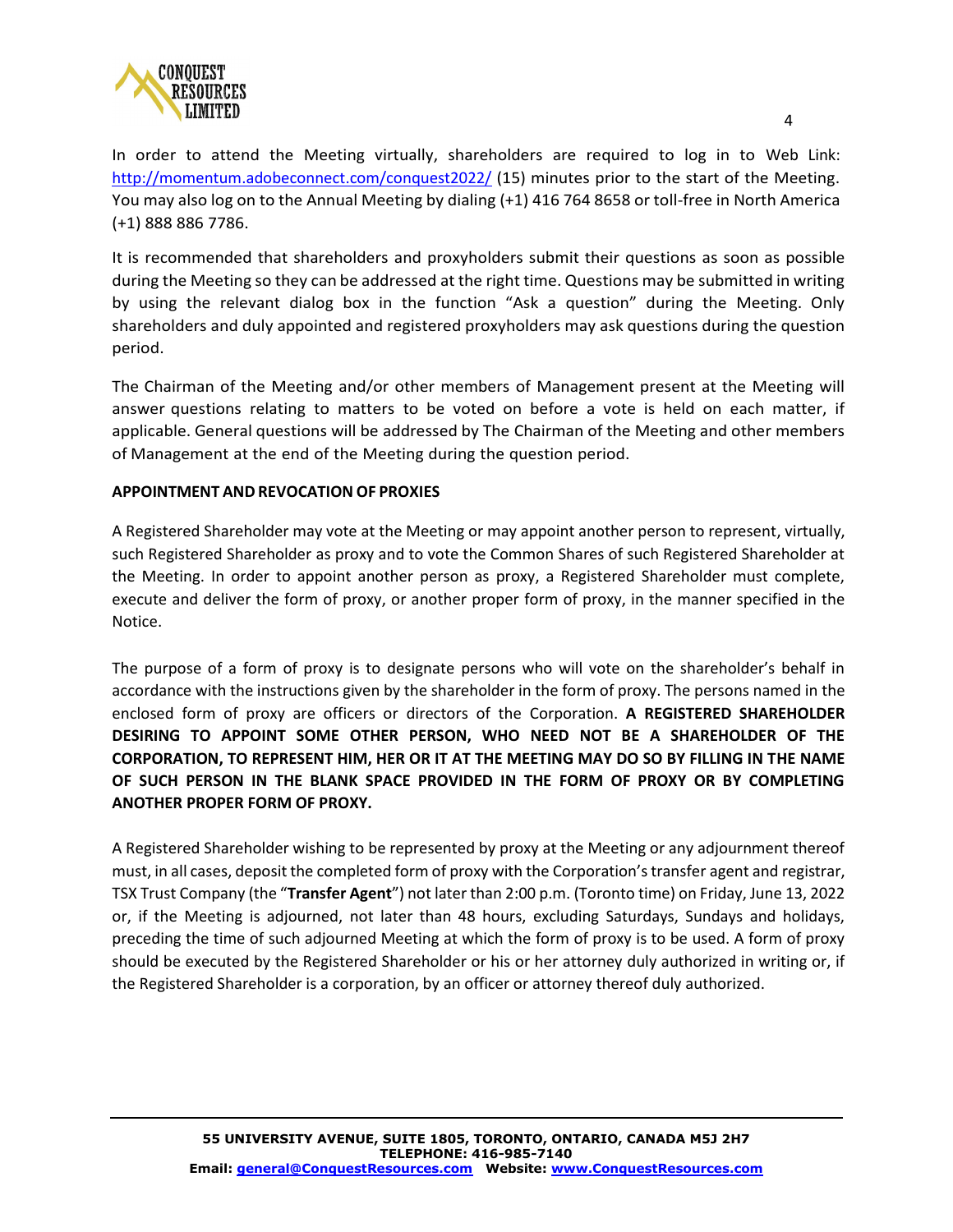

| By Mail:             | <b>TSX Trust Company</b><br>100 Adelaide Street West,<br>Suite 301 Toronto, Ontario                                |
|----------------------|--------------------------------------------------------------------------------------------------------------------|
| <b>By Facsimile:</b> | (416) 595-9593                                                                                                     |
| By Internet:         | www.voteproxyonline.com<br>You will need to provide your 12 digit control<br>number (located on the form of proxy) |

Proxies may be deposited with the Transfer Agent using one of the following methods:

## **Voting by Beneficial Holders of Common Shares**

A Registered Shareholder has the right to vote, and, if he or she does so, his or her form of proxy is nullified with respect to the matters such person votes upon at the Meeting and any subsequent matters thereafter voted upon at the Meeting or any adjournment thereof.

A Registered Shareholder who has given a form of proxy may revoke the form of proxy at any time prior to using it by: (a) depositing an instrument in writing, including another completed form of proxy, executed by such Registered Shareholder or by his or her attorney authorized in writing or by electronic signature or, if the Registered Shareholder is a corporation, by an authorized officer or attorney thereof at, or by transmitting by telephone or electronic means, a revocation signed, subject to the provisions of the Business Corporations Act (Ontario), with (i) with the Corporation's transfer agent and registrar, TSX Trust Company (the "**Transfer Agent**"), at any time prior to 2:00 p.m. (Toronto time) on the last business day preceding the day of the Meeting or any adjournment thereof or (ii) the Chairman of the Meeting on the day of the Meeting or any adjournment thereof; or (b) in any other manner permitted by law.

Only Shareholders as of the close of business on the record date of May 6, 2022 are entitled to vote at the Meeting by proxy. If you are a registered Shareholder, please date and execute the accompanying form of proxy and return it in the envelope provided to TSX Trust Company, the registrar and transfer agent of the Corporation, at 100 Adelaide St W, Suite 301, Toronto, Ontario, M5H 4H1, or by facsimile, at (416) 595-9593 by no later than 2:00 p.m. (Toronto time) on June 13, 2022 or two business days preceding the date of any adjournment or postponement. If you are not a registered Shareholder and receive these materials through your broker or through another intermediary, please complete and return the form of proxy in accordance with the instructions provided to you by your broker or by the other intermediary. The time limit for deposit of proxies may be waived or extended by the Chairman of the Meeting at his discretion, without notice.

## **Voting by Non-Registered/Beneficial Shareholders**

The information set forth in this section is of significant importance to many Shareholders as a substantial number of Shareholders do not hold their Common Shares in their own name and are considered nonregistered beneficial Shareholders. Only registered Shareholders or the persons they appoint as their proxies are permitted to vote at the Meeting. Most Shareholders are "non-registered" Shareholders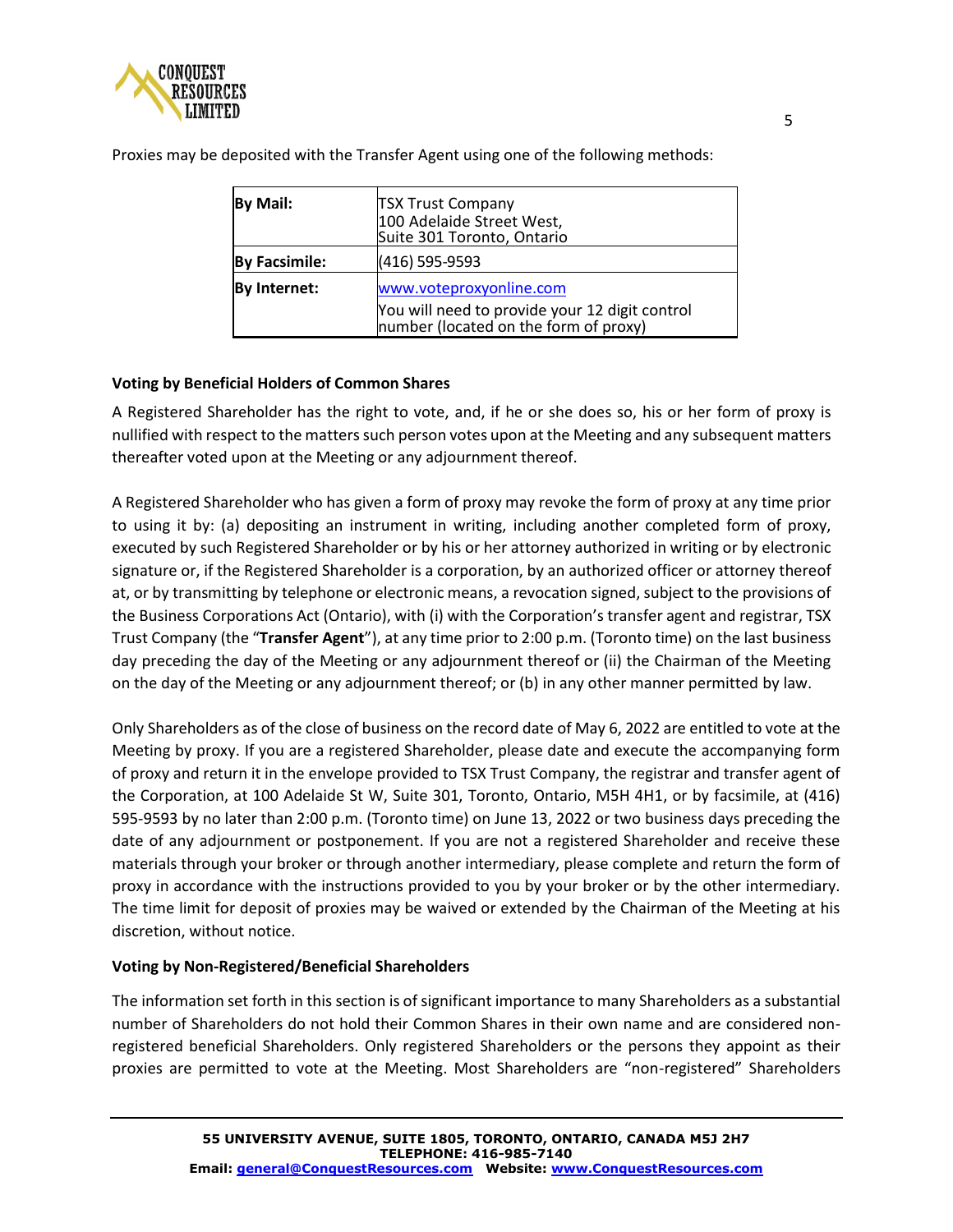

("**Non-Registered Shareholders**") because the Common Shares they own are not registered in their names but are instead registered in the name of the brokerage firm, bank or trust company through which they purchased the Common Shares. Common Shares beneficially owned by a Non-Registered Shareholder are registered either:

- (i) in the name of an intermediary ("**Intermediary**") (including, among others, banks, trust companies, securities dealers, brokers and trustees or administrators or self-administered RRSPs, RRIFs, RESPs, TFSAs and similar plans) that the Non-Registered Shareholder deals with in respect of the Common Shares; or
- (ii) in the name of a clearing agency (such as CDS Clearing and Depository Services Inc. ("**CDS**")) of which the Intermediary is a participant. Non-Registered Holders should note that only proxies deposited by Shareholders whose names appear on the records of the Corporation as the registered holders of Common Shares can be recognized and acted upon at the Meeting. In accordance with applicable securities law requirements, the Corporation will have distributed copies of the Meeting Materials to the clearing agencies and Non-Registered Shareholders, or Intermediaries for onward distribution to Non-Registered Shareholders, as applicable. If you are a Non-Registered Holder, your Intermediary will be the entity legally entitled to vote your Common Shares at the Meeting. Common Shares held by an Intermediary can only be voted upon the instructions of the Non-Registered Holder. Without specific instructions, Intermediaries are prohibited from voting Common Shares.

Intermediaries are required to forward the Meeting Materials to Non-Registered Shareholders unless a Non-Registered Shareholder has waived the right to receive them. Intermediaries often use service companies to forward the Meeting Materials to Non-Registered Shareholders. Generally, Non-Registered Shareholders who have not waived the right to receive Meeting Materials will either:

(i) be given a voting instruction form which is not signed by the Intermediary and which, when properly completed and signed by the Non-Registered Shareholder and returned to the Intermediary or its service company, will constitute voting instructions (often called a "**voting instruction form**") which the Intermediary must follow. Typically, the voting instruction form will consist of a one-page pre-printed form. The majority of brokers now delegate responsibility for obtaining instructions from clients to Broadridge Financial Solutions, Inc. ("**Broadridge**") in Canada. Broadridge typically prepares a machine-readable voting instruction form, mails those forms to Non-Registered Shareholders and asks Non-Registered Shareholders to return the forms to Broadridge or otherwise communicate voting instructions to Broadridge (by way of the Internet or telephone, for example). Broadridge then tabulates the results of all instructions received and provides appropriate instructions respecting the voting of the shares to be represented at the Meeting. Sometimes, instead of the one-page pre-printed form, the voting instruction form will consist of a regular printed proxy form accompanied by a page of instructions which contains a removable label with a bar-code and other information. In order for this form of proxy to validly constitute a voting instruction form, the Non-Registered Shareholder must remove the label from the instructions and affix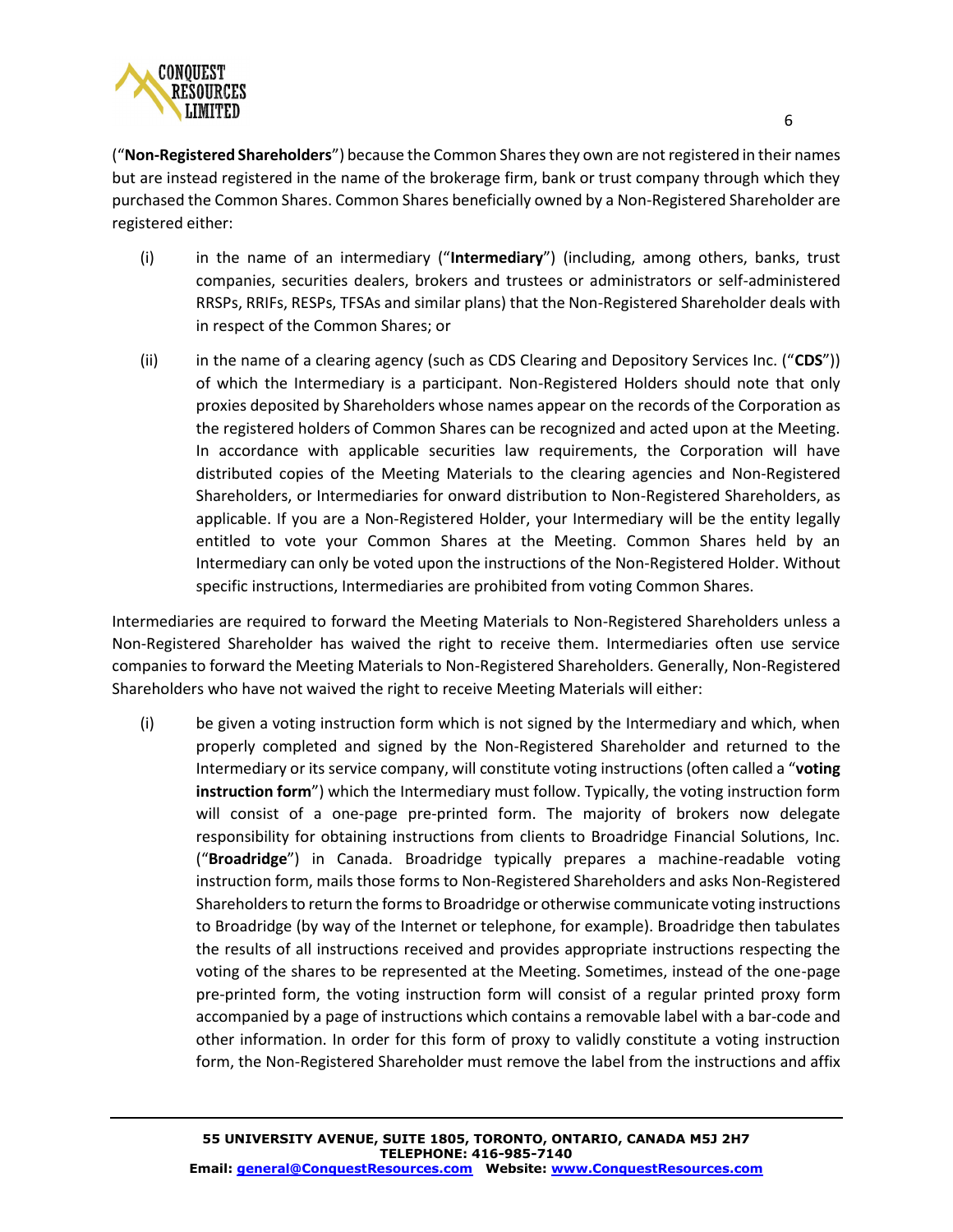

it to the form of proxy, properly complete and sign the form of proxy and submit it to the Intermediary or its service company in accordance with the instructions of the Intermediary or its service company. A Non-Registered Shareholder who receives a voting instruction form cannot use that form to vote his or her Common Shares at the Meeting; or

(ii) be given a form of proxy which has already been signed by the Intermediary (typically by a facsimile, stamped signature), which is restricted as to the number of shares beneficially owned by the Non-Registered Shareholder but which is otherwise not completed by the Intermediary. Because the Intermediary has already signed the form of proxy, this form of proxy is not required to be signed by the Non-Registered Shareholder when submitting the proxy. In this case, the Non-Registered Shareholder who wishes to submit a proxy should properly complete the form of proxy and deposit it with TSX Trust Company.

In either case, the purpose of these procedures is to permit Non-Registered Shareholders to direct the voting of the Common Shares they beneficially own. Should a Non-Registered Shareholder who receives one of the above forms wish to vote at the Meeting, or any adjournment(s) or postponement(s) thereof, or to have another person vote on behalf of the Non-Registered Shareholder, the Non-Registered Shareholder should strike out the person's named in the voting instruction form and insert the Non-Registered Shareholder or such other person's name in the blank space provided. In either case, Non-Registered Shareholders should carefully follow the instructions of their Intermediary, including those regarding when and where the voting instruction form is to be delivered.

# **Objecting Beneficial Owner ("OBOs")**

With respect to OBOs, in accordance with applicable securities law requirements, the Corporation has provided copies of the Meeting materials to the clearing agencies and Intermediaries for distribution to OBOs. The Corporation does not intend to pay for Intermediaries to deliver the Meeting materials.

## **Notice to Shareholders in the United States**

The solicitation of proxies involves securities of an issuer located in Canada and is being conducted in accordance with the corporate laws of Canada and securities laws of the provinces in Canada. The proxy solicitation rules under the United States Securities Exchange Act of 1934, as amended, are not applicable to the Corporation or this solicitation, and this solicitation has been prepared in accordance with the disclosure requirements of the securities laws of the provinces of Canada. Shareholders should be aware that disclosure requirements under the securities laws of the provinces of Canada differ from the disclosure requirements under United States securities laws.

The enforcement by Shareholders of civil liabilities under United States federal securities laws may be affected adversely by the fact that the Corporation is incorporated under the Business Corporation Act (Ontario), as amended, certain of its directors and its Executive Officers are residents of Canada and countries other than the United States, and all of the assets of the Corporation and a substantial portion of the assets of such persons are located outside the United States. Shareholders may not be able to sue a foreign company or its officers or directors in a foreign court for violations of United States federal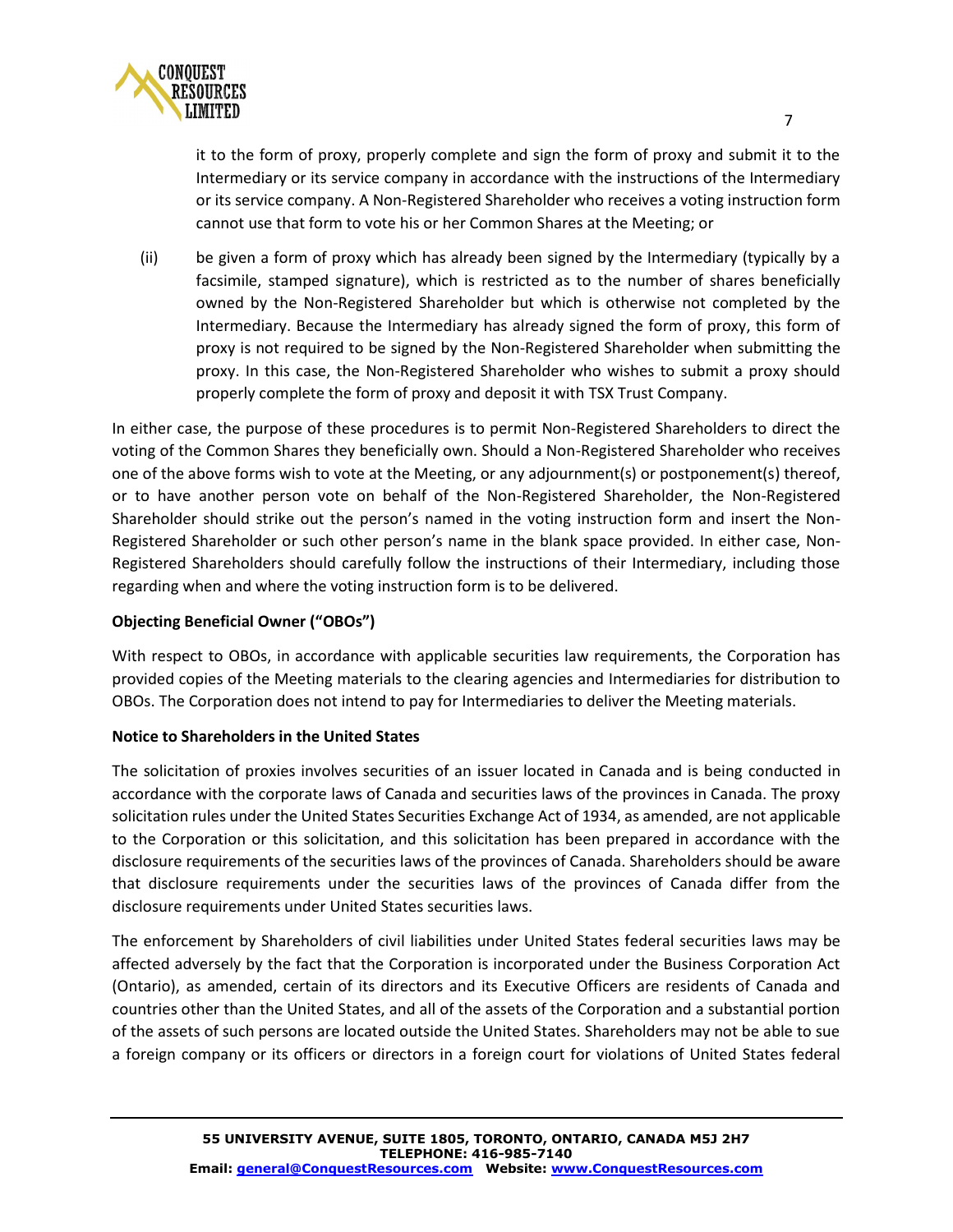

securities laws. It may be difficult to compel a foreign company and its officers and directors to subject themselves to a judgment by a United States court.

## **INTEREST OF CERTAIN PERSONS OR COMPANIES IN MATTERS TO BE ACTED UPON**

Except as described elsewhere in this Circular, management of the Corporation is not aware of any material interest, direct or indirect, by way of beneficial ownership of securities or otherwise, of (a) any director or executive officer of the Corporation who has held such position at any time since the beginning of the Corporation's last financial year, (b) any proposed nominee for election as a director of the Corporation, and (c) any associates or affiliates of any of the persons or companies listed in (a) and (b), in any matter to be acted on at the Meeting.

#### **VOTING SHARES AND PRINCIPAL HOLDERS THEREOF**

Each holder of common shares in the capital of the Corporation ("**common shares**") of record at the close of business on May 6, 2022 will be entitled to vote at the Meeting or at any adjournment thereof, either in person or by proxy, except to the extent that such holder has transferred any common shares after the record date and the transferee of such common shares establishes proper ownership thereof and demands, not later than ten days before the Meeting, to be included in the list of shareholders entitled to vote at the Meeting, in which case such transferee is entitled to vote.

As at the date of this Circular, the Corporation had 134,837,106 issued and outstanding common shares. Each Common Share carries the right to one vote per share. The outstanding common shares are listed on the TSX Venture Exchange (the "**TSX-V**") under the symbol "CQR".

To the knowledge of the Corporation's directors and executive officers, as of the date hereof, no person or company beneficially owns, directly or indirectly, or exercises control or direction over, Common Shares carrying more than 10% of the voting rights attached to the outstanding Common Shares.

As at the date hereof, the directors and senior officers of the Corporation, as a group, beneficially own, directly or indirectly approximately 10.17 percent of the outstanding common shares.

# **PARTICULARS OF MATTERS TO BE ACTED UPON AT THE MEETING**

#### **PRESENTATIONOF FINANCIAL STATEMENTS**

The audited consolidated financial statements of the Corporation for the year ended December 31, 2021 and the report of the auditor thereon will be placed before the shareholders at the Meeting. No vote will be taken on the financial statements. The financial statements and additional information concerning the Corporation are available under the Corporation's profile at [www.sedar.com.](http://www.sedar.com/)

#### **ELECTION OF DIRECTORS**

Under the constating documents of the Corporation, the Board is to be elected annually.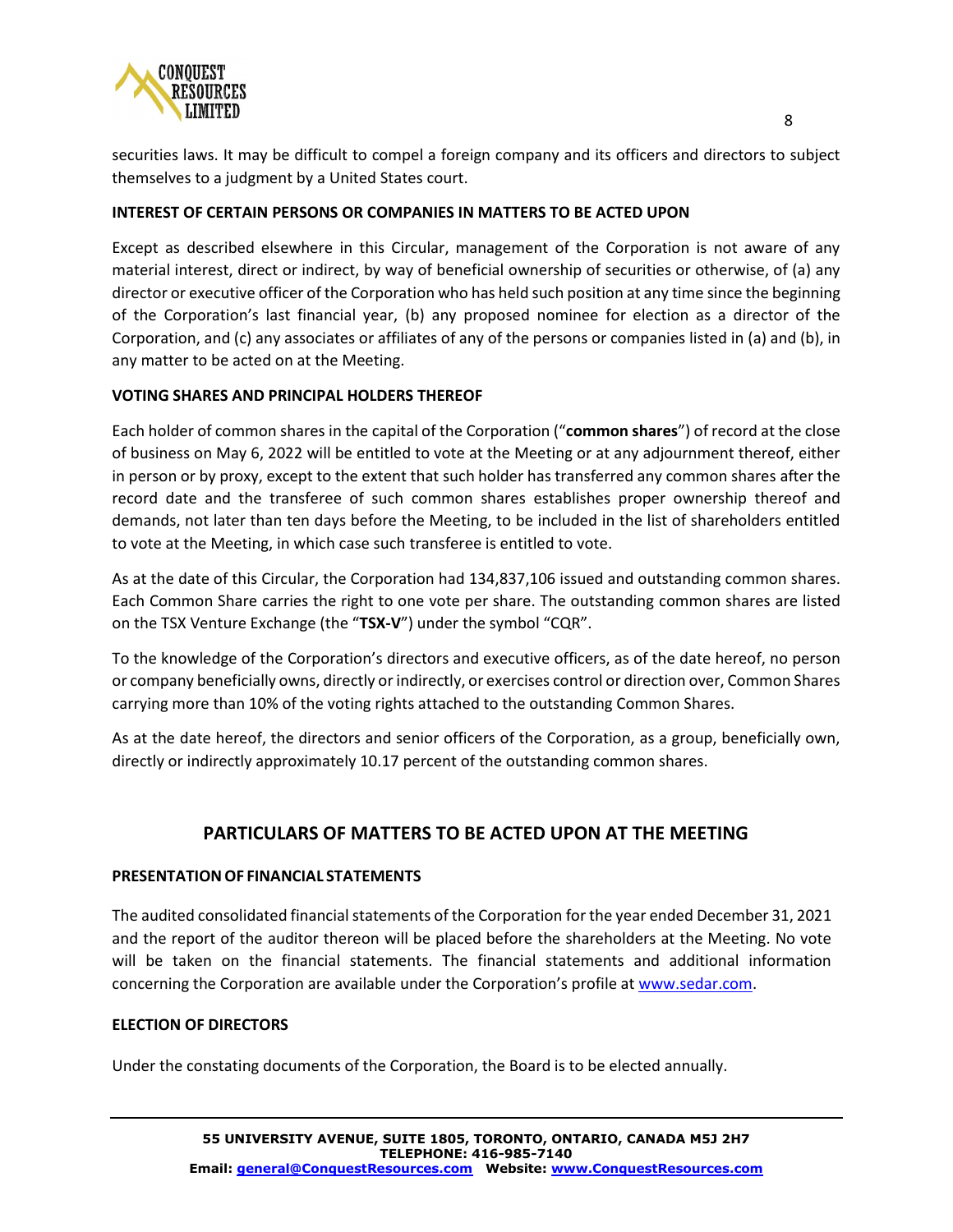

At the Meeting, shareholders will be asked to approve an ordinary resolution for the election of the five proposed directors as directors of the Corporation (the "**Nominees**"). Each director elected will hold office until the termination of the next annual meeting of shareholders of the Corporation, or any adjournment thereof, or until their successors are duly elected or appointed, unless his or her office is earlier vacated in accordance with the by-laws of the Corporation.

Management does not contemplate that any of the Nominees will be unable to serve as a Director, but if that should occur for any reason prior to the Meeting, it is intended that discretionary authority shall be exercised by the persons named in the accompanying Proxy to vote the Proxy for the election of any other person or persons in place of any Nominee or Nominees unable to serve. Each Director elected will hold office until the close of the first annual meeting of shareholders of the Corporation following his or her election or until his or her successor is duly elected or appointed, unless his or her office is earlier vacated in accordance with the by-laws of the Corporation. Management proposes to nominate the following six directors for election to the Board at the Meeting.

The following table sets out the name of each of the persons proposed to be nominated for election as a director, all positions and offices in the Corporation held by each of them, the principal occupation or employment of each of them for the past five years, the year in which each was first elected a director of the Corporation (where applicable) and the approximate number of common sharesthat each has advised are beneficially owned (directly or indirectly) or subject to his or her control or direction:

| <b>Name</b>                        | <b>Office</b>                | <b>Director</b><br><b>Since</b> | <b>Principal Occupation</b>                                                                                                                                                                    | Common<br>Shares <sup>(1)</sup> |
|------------------------------------|------------------------------|---------------------------------|------------------------------------------------------------------------------------------------------------------------------------------------------------------------------------------------|---------------------------------|
| John F. Kearney <sup>(3)</sup>     | Director &<br>Chairman       | 2001                            | Chairman of the Corporation;<br>Chairman, Buchans Resources Limited and<br>Labrador Iron Mines Holdings Limited and until<br>2019 Chairman & CEO of Canadian Zinc<br>Corporation               | 8,684,886                       |
| Jamie Levy <sup>(2)(3)</sup>       | Director                     | October<br>2020                 | President, Chief Executive of Generation Mining<br>Limited since January 2018.<br>Previously President and CEO of Pine Point Mining<br>Ltd.<br>Director of Montero Mining and Exploration Ltd. | 1,233,333                       |
| Terence N. McKillen <sup>(2)</sup> | <b>Director</b>              | 2000                            | Professional Geologist (retired)<br>Director of Buchans Resources Limited and Xtierra<br>llnc.                                                                                                 | 560,000                         |
| Thomas Obradovich                  | President, CEO<br>& Director | October<br>2020                 | Chairman of Sable Resources Ltd.                                                                                                                                                               | 2,663,500                       |
| Peter Palframan <sup>(2)</sup>     | Director                     | 2006                            | Retired business executive. Director of Zoomer<br>Media Limited                                                                                                                                | 583,363                         |

1. The information as to shares beneficially owned, not being within the knowledge of the Corporation, has been furnished by the respective nominees.

2. Member of the Audit Committee.

3. Member of the Compensation Committee.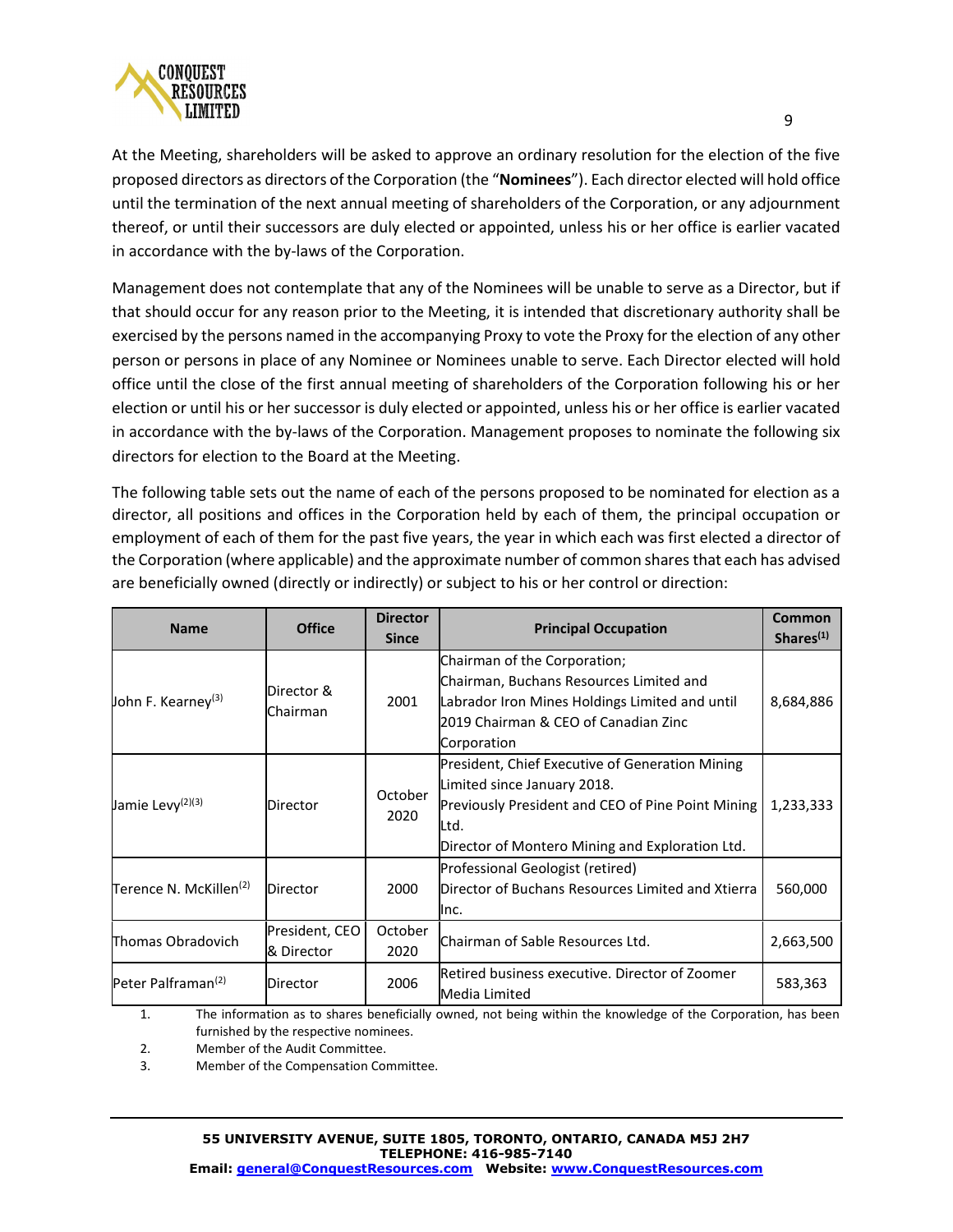

All of the nominees are ordinarily resident in Canada.

**PROXIES RECEIVED IN FAVOUR OF MANAGEMENT WILL BE VOTED FOR THE ELECTION OF THE ABOVE-NAMED NOMINEES, UNLESS THE SHAREHOLDER HAS SPECIFIED IN THE PROXY THAT HIS, HER OR ITS COMMON SHARES ARE TO BE WITHHELD FROM VOTING IN RESPECT THEREOF.** Management does not contemplate that any of the Nominees will be unable to serve as a director, but if that should occur for any reason prior to the Meeting, it is intended that discretionary authority shall be exercised by the persons named in the accompanying proxy to vote the proxy for the election of any other person or persons in place of any Nominee or Nominees unable to serve.

## **Cease Trade Orders, Bankruptcies, Penalties or Sanctions**

No director, officer, promoter or other member of management of Conquest is, or within the ten years prior to the date hereof has been, a director, officer, promoter or other member of management of any other issuer that, while that person was acting in the capacity of a director, officer, promoter or other member of management of that issuer, was the subject of a cease trade order or similar order or an order that denied the issuer access to any statutory exemptions for a period of more than thirty consecutive days or was declared bankrupt or made a voluntary assignment in bankruptcy, made a proposal under any legislation relating to bankruptcy or insolvency or has been subject to or instituted any proceedings, arrangement or compromise with creditors or had a receiver, receiver manager or trustee appointed to hold its assets except as follows:

John F. Kearney is director and officer of Labrador Iron Mines Holdings Limited which on April 2, 2015, instituted proceedings in the Ontario Superior Court of Justice for a financial restructuring by means of a plan of arrangement under the Companies' Creditors Arrangement Act which plan was approved on December 6, 2016 and sanctioned by the Court on December 14, 2016.

## **Personal Bankruptcies**

No proposed Director has within the ten years prior to the date hereof become bankrupt or made a proposal under any legislation relating to bankruptcy or insolvency or been subject to or instituted any proceedings, arrangement or compromise with creditors or had a receiver, receiver manager or trustee appointed to hold the assets of the proposed Director.

# **Conflicts of Interest**

There are no material transactions with or involving the Directors, executive officers, promoters or principal holders of securities of the Corporation that have occurred since incorporation. Some of the Directors and officers of the Corporation are engaged and will continue to be engaged in the search for additional business opportunities on behalf of other corporations, and situations may arise where these Directors and officers will be in direct competition with the Corporation. Certain of the Corporation's Directors and officers also serve as Directors and/or officers of companies which may enter into contracts with the Corporation in the future. In the event that this occurs, a conflict of interest will exist. Directors in a conflict-of-interest position are required to disclose such conflicts to the Corporation.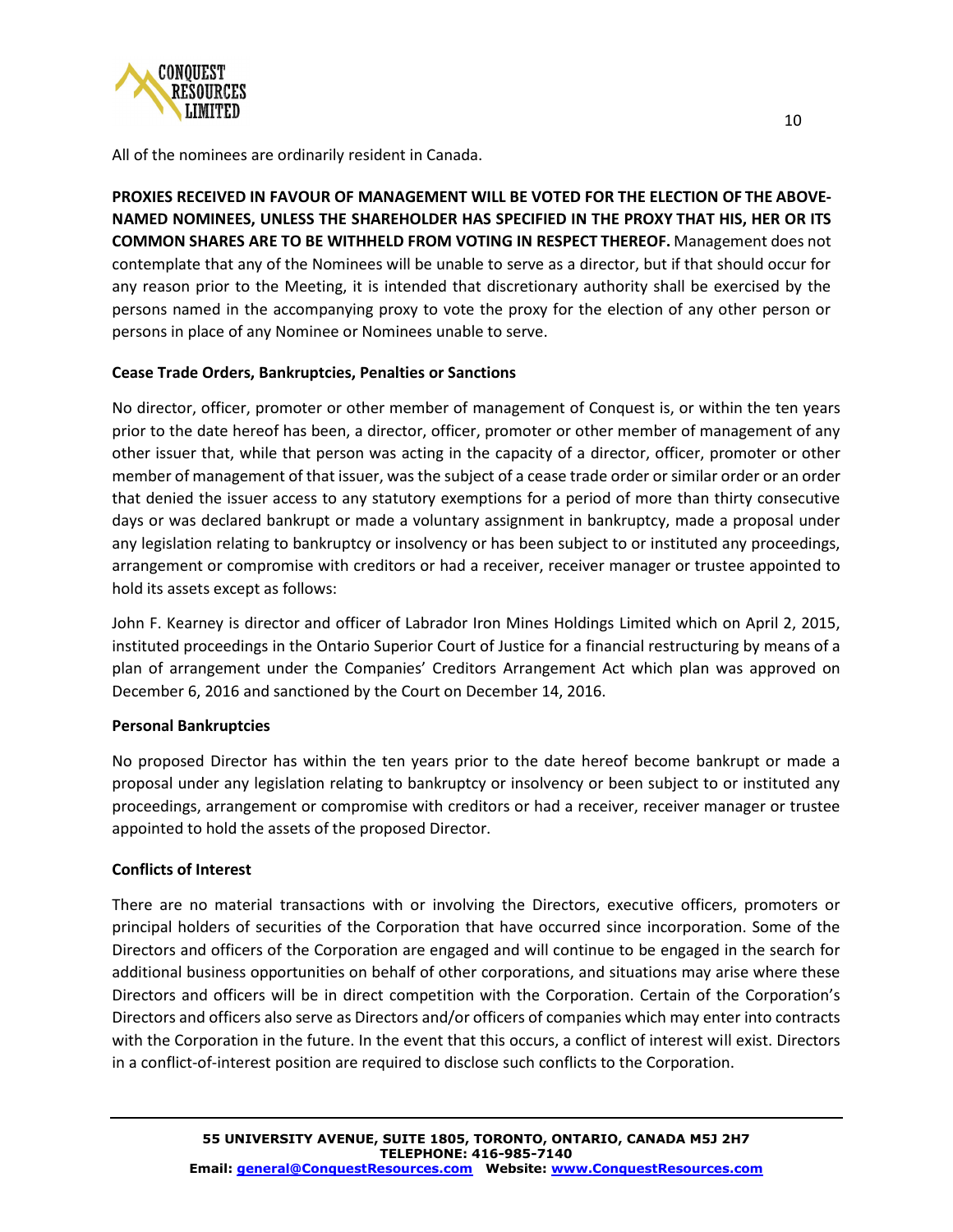

The Directors and officers of the Corporation are aware of the existence of laws governing accountability of directors and officers for corporate opportunity and requiring disclosures by directors of conflicts of interest in respect of the Corporation and are required to comply with such laws in respect of any directors' and officers' conflicts of interest or in respect of any breaches of duty by any of its directors or officers.

# **INDEBTEDNESS TO CORPORATION OF DIRECTORS AND EXECUTIVE OFFICERS**

No person who is or was at any time during the most recently completed financial year of the Corporation an officer or director of the Corporation, no proposed nominee for election as a director, or any associate of any such person was indebted to the Corporation.

## **INDEMNIFICATION OF DIRECTORS AND OFFICERS**

The by-laws of the Corporation provide that the Corporation is required to indemnify a director or officer, or former director or officer, or a person who acts or acted at the request of the Corporation as a director or officer of a body corporate of which the Corporation is or was a shareholder or creditor, and his or her heirs and legal representatives, against all costs, charges and expenses, including an amount paid to settle an action or satisfy a judgment, reasonably incurred by him or her in respect of any civil, criminal or administrative action or proceeding to which he or she is made a party by reason of having been a director or officer of such body corporate if (a) he or she acted honestly and in good faith with a view to the best interests of the Corporation, and (b) in the case of a criminal or administrative action or proceeding that is enforced by a monetary penalty, he or she had reasonable grounds for believing that his or her conduct was lawful.

## **APPOINTMENT OF AUDITOR**

Upon the advice and recommendation of the Audit Committee, management proposes the appointment of Simone & Company Chartered Professional Accountant, Chartered Professional Accountants, as Auditor of the Corporation for the ensuing year and that the directors be authorized to fix their remuneration. Simone & Company Chartered Professional Account (the "**successor auditor**") were appointed auditor of the Corporation on January 12, 2022 following the resignation of McGovern Hurley LLP, the predecessor auditor of the Corporation who were first appointed auditor of the Corporation over 20 years ago.

A Notice of Change of Auditor in accordance with s. 4.11(5) of National Instrument 51-102 was delivered to each of the predecessor auditor and the successor auditor and filed on SEDAR on January 26, 2022.

Such Notice, a copy of which is included in Appendix "B" to this Circular, confirmed that: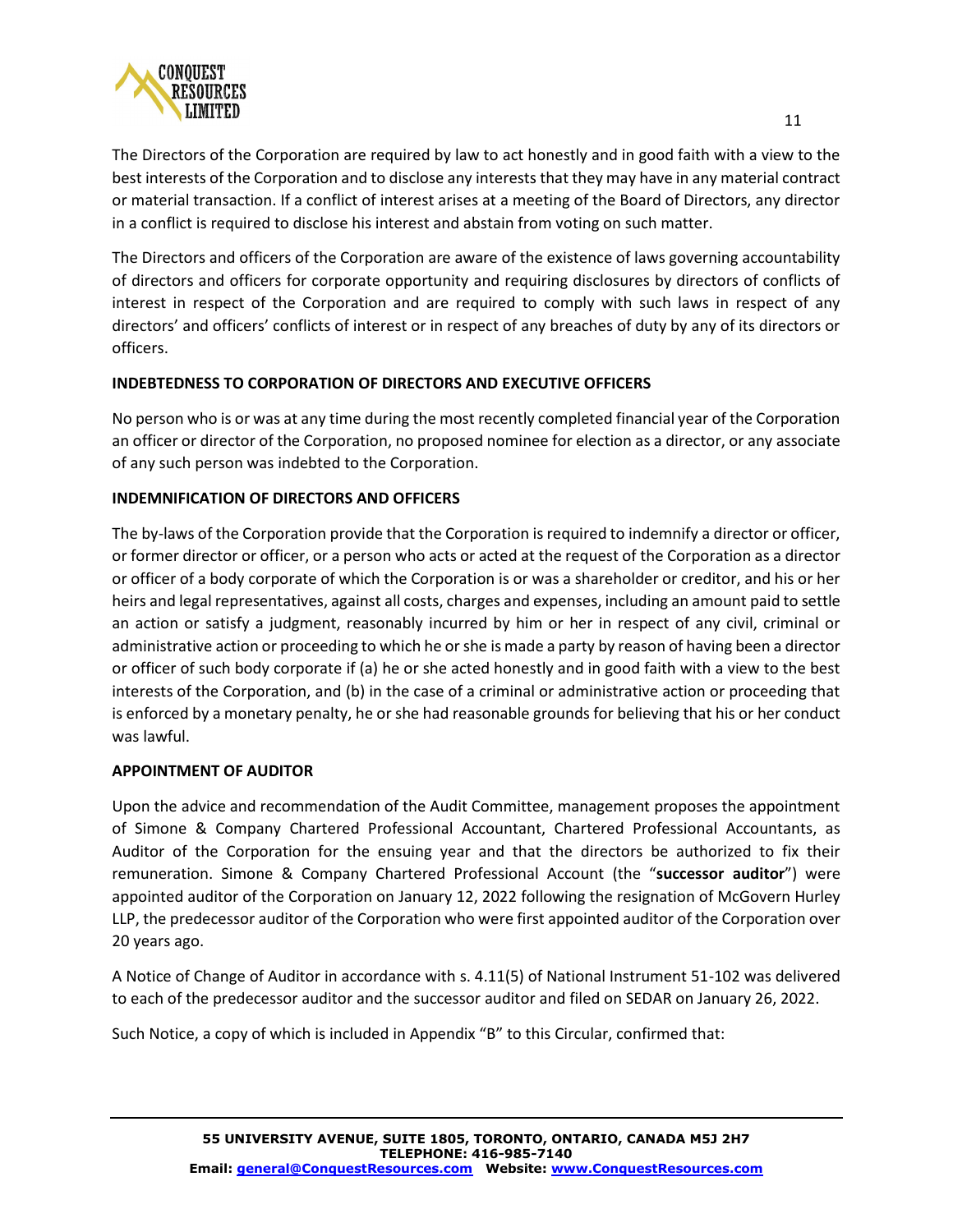

- a) The predecessor auditor resigned as auditor of the Corporation on their initiative and they have not expressed any reservation in their reports for the most recently completed fiscal year of the Corporation, nor for the period from the most recently completed period for which the predecessor auditor issued an audit report in respect of the Corporation and the date of the Notice;
- b) The resignation of the predecessor auditor and the appointment of successor auditor as auditor of the Corporation were considered by the Audit Committee and approved by the Board of Directors of the Corporation; and c) in the opinion of the Board of Directors of the Corporation, no "reportable event" as defined in NI 51-102 has occurred in connection with the audits of the most recently completed fiscal year of the Corporation, nor any subsequent period prior to the date of this Notice.

Both the predecessor auditor and the successor auditor have confirmed their agreement with the contents of the Notice of Change of Auditor by letter, copies of which are included in Appendix B to this Circular. It is the intention of the persons named in the accompanying form of proxy to vote at the Meeting for the appointment of Simone & Company Chartered Professional Accountant, as Auditor of the Corporation. Unless otherwise specified, proxies which are received pursuant to this solicitation will be voted for the appointment Simone & Company Chartered Professional Accountant as Auditor.

## **RATIFICATION OF STOCK OPTION PLAN**

Shareholders will be asked at the Meeting to consider and, if thought advisable, to ratify the Corporation's existing stock option plan (the "**Plan**"), which was last approved by the shareholders in June 2021. The Plan is considered a "rolling" stock option plan, which reserves a maximum of 10% of the Corporation's total outstanding common shares at the time of grant for issuance pursuant to the Plan. The policies of the TSX-V provide that, where a Corporation has a rolling stock option plan in place, it must seek shareholder ratification, for such plan annually.

The Plan complies with the current policies of the TSX-V, including the requirement for annual ratification by shareholders. Under the Plan, a maximum of 10% of the issued and outstanding shares of the Corporation are proposed to be reserved at any time for issuance on the exercise of stock options. As the number of shares reserved for issuance under the Plan increases with the issue of additional shares of the Corporation, the Plan is considered to be a "rolling" stock option plan.

The Plan has been established to provide incentive to eligible parties to increase their ownership interest in the Corporation The purpose of the Plan is to provide incentive to employees, directors, officers, management companies, consultants and others who provide services to the Corporation and reduce the cash compensation the Corporation would otherwise have to pay and thereby encourage their continuing association with the Corporation.

The Plan is administered by the Directors of the Corporation. The Plan provides that options will be issued to directors, officers, employees, consultants and other services providers of the Corporation or a subsidiary of the Corporation. The Plan provides that the number of common shares issuable under the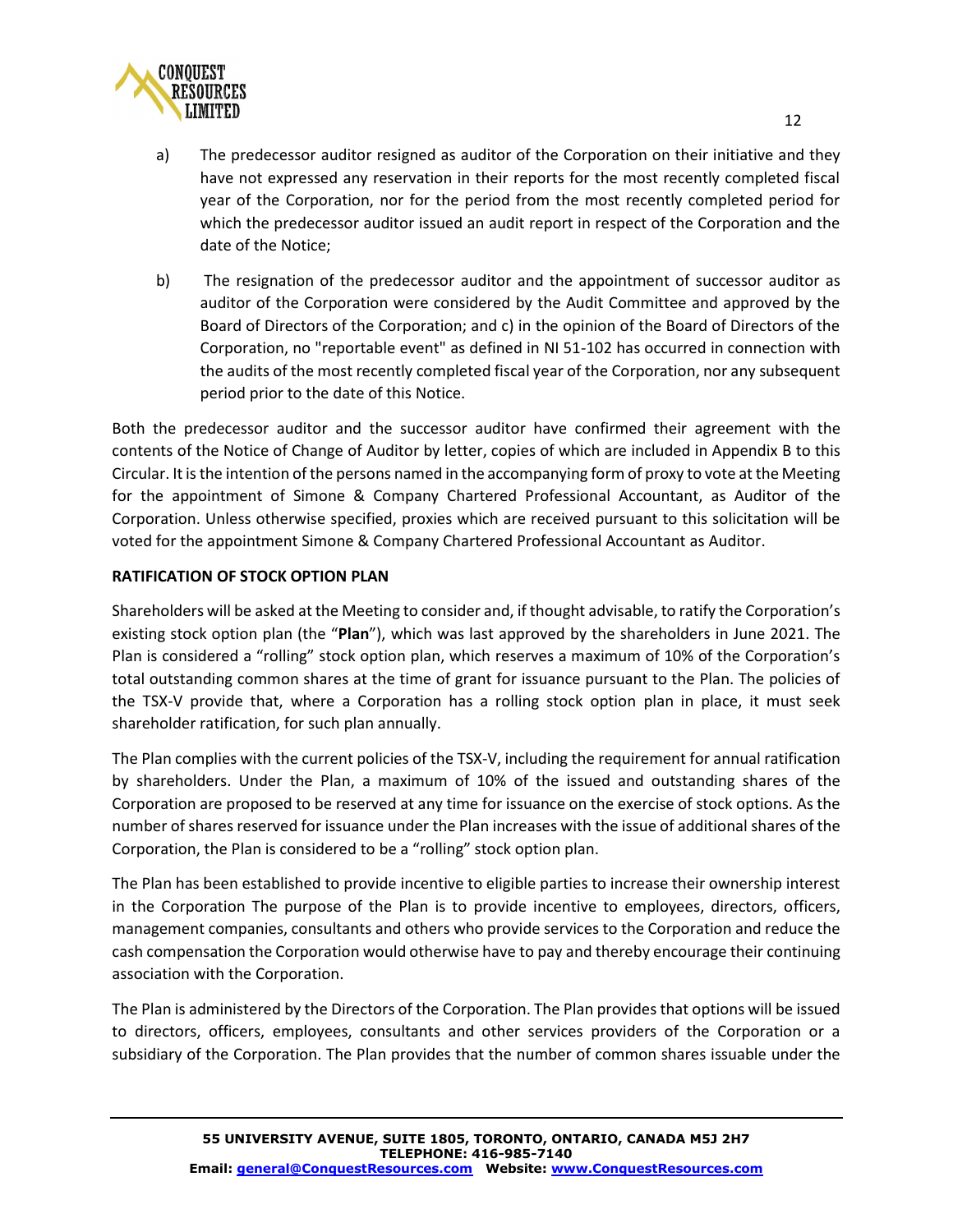

Plan, together with all of the Corporation's other previously established or proposed share compensation arrangements, may not exceed 10% of the total number of issued and outstanding common shares.

## **Summary of Stock Option Plan**

*Number of Shares Reserved:* The number of common shares which may be issued pursuant to options granted under the Plan may not exceed 10% of the issued and outstanding shares of the Corporation from time to time at the date of granting of options (including all options granted by the Corporation under the Plan).

*Maximum Term of Options:* The term of any options granted under the Plan is fixed by the Board of Directors and may not exceed five years. The options are non-assignable and non-transferable.

*Exercise Price:* The exercise price of options granted under the Plan is determined by the Board of Directors, provided that it is not less than the discounted market price, as that term is defined in the Exchange policy manual or such other minimum price as is permitted by the Exchange in accordance with the policies from time to time, or, if the shares are no longer listed on the Exchange, then such other exchange or quotation system on which the shares are listed or quoted for trading.

*Reduction of Exercise Price:* The exercise price of stock options granted to insiders may not be decreased without disinterested shareholder approval at the time of the proposed amendment.

*Termination:* Options granted are non-transferable and will terminate on the earlier of the expiration of the option or: (i) twelve months after the date the optionee ceases to be a director, officer or employee of, or provide services to, the Corporation by reason of death; (ii) three months after termination of the optionees employment or provision of services due to permanent disability or retirement ; or (iii) thirty days after ceasing to be and Eligible Participant for any reason other than retirement (including termination of employment due to change in control and/or management of the Corporation), permanent disability or death.

*Administration:* The Plan is administered by the Board of Directors of the Corporation, who will determine and designate from time to time those employees, officers, directors, and service providers to whom options are to be granted. The number of shares reserved for issuance to any one individual in one year is limited to 5%, and the number reserved for insiders is limited to 10% in any one year and in total.

*Board Discretion:* The Plan provides that, generally, the number of shares subject to each option, the exercise price, the expiry time, the extent to which such option is exercisable, including vesting schedules, and other terms and conditions relating to such options shall be determined by the Board of Directors of the Corporation or senior officer or employee to which such authority is delegated by the Board of Directors from time to time and in accordance with Exchange policies. The number of option grants, in any 12 month period, may not result in the issuance to any one optionee which exceed 5% of the outstanding common shares of the Corporation (unless the Corporation has obtained the requisite disinterested shareholder approval), or the issuance to a consultant or an employee engaged in investor relations activities which exceed 2% of the outstanding common shares of the Corporation. Disinterested shareholder approval will be sought in respect of any material amendment to the Plan.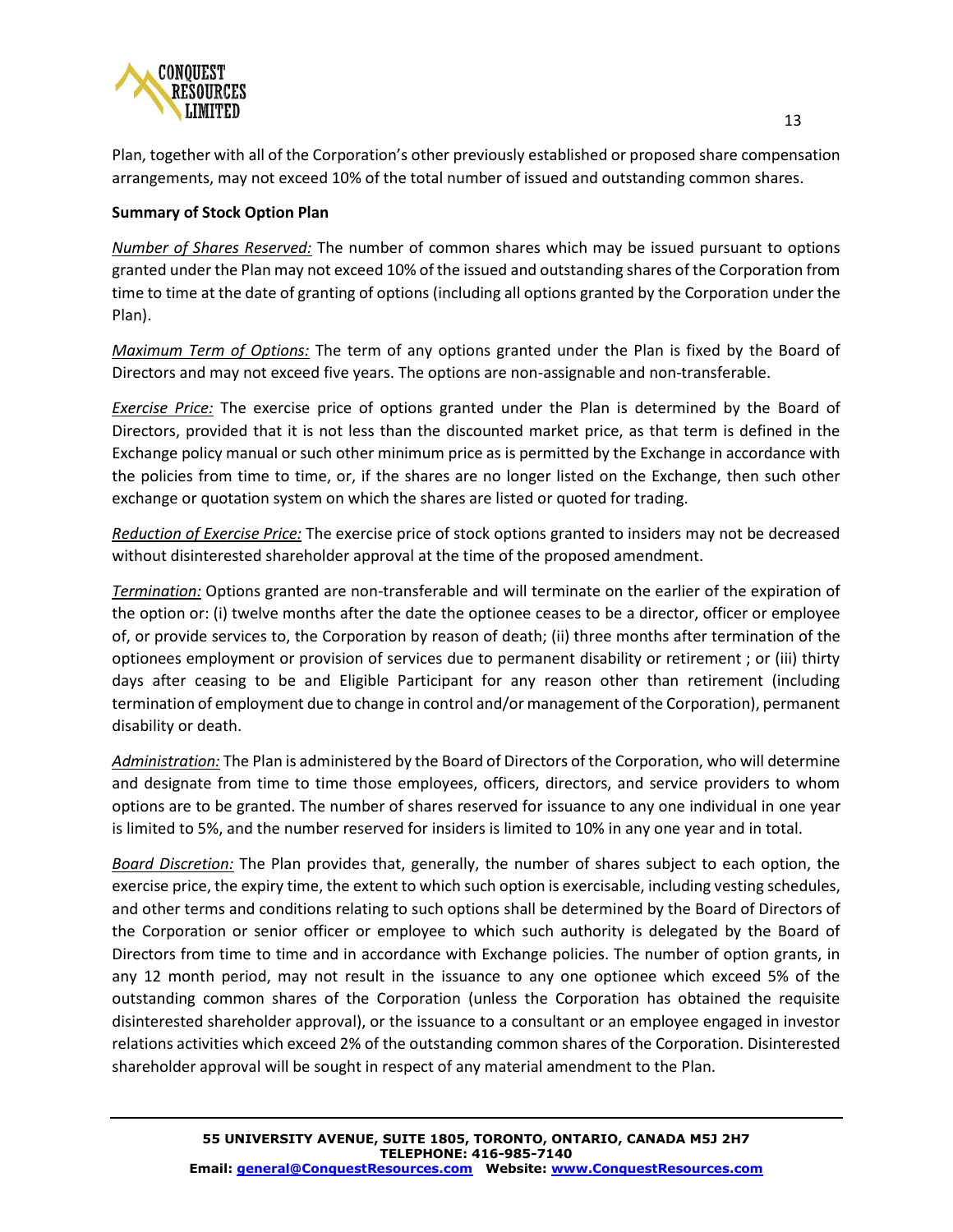

Shareholders may obtain copies of the Plan from the Corporation at any time upon written request.

As at the date of this Circular there are 134,837,106 common shares of the Corporation issued and outstanding and accordingly, the maximum number of options which may be issued under the Corporation's Stock Option Plan as of the date of this Circular is 13,483,710.

In February, 2021, the Corporation granted 4,175,000 options to directors, officers, consultants and other service providers. These options, exercisable at the price of \$0.20 per share until February 9, 2026 will vest over a two-year period beginning April 1, 2021.

On the same date the Corporation granted 50,000 options to a third party service provider for advisory and marketing services at an exercise price of \$0.20 per share for a period of six months. These options expired unexercised.

In March, 2021, the Corporation granted 500,000 options to a service provider for business development and media branding strategies. The options vested immediately and are exercisable at a price of \$0.20 per share for a twelve-month term commencing March 1, 2021, These options expired on March 1, 2022.

In August 2021, a total of 2,900,000 stock options previously granted in August 2020 to former directors, officers, and consultants of Canadian Continental Exploration Corp. ("CCEC") expired unexercised. During the same month, the Corporation granted 1,800,000 stock options to certain directors, includes 800,000 stock options to Tom Obradovich, CEO. All of the stock options are exercisable at a price of \$0.15 per share for a term of five years and will vest quarterly over a period of two years.

No options were exercised during the year ended December 31, 2021. As of December 31, 2021, 3,858,711 options remain available for future issuance issued under the Corporation's Stock Option Plan.

Shareholders are being asked at the Meeting to approve, with or without variation, the following resolution to ratify the Plan, including the number of shares reserved for issuance under the Plan, in accordance with and subject to the rules and policies of the TSX-V.

**"BE IT RESOLVED THAT** the Stock Option Plan of the Corporation be, and it is hereby ratified, and that in connection therewith a maximum of 10% of the issued and outstanding shares at the time of each grant be reserved for granting as options and that the Board of Directors be and they are hereby authorized, without further shareholder approval, to make such changes to the existing Stock Option Plan as may be required or approved by regulatory authorities."

The Board recommends that shareholders vote in favour of the Stock Option Plan Resolution. Unless a shareholder who has given a proxy has instructed that the shares represented by such proxy are to be voted against, on any ballot that may be called for ratification of the Plan, the persons named in the enclosed proxy will cast the shares represented by such proxy **FOR** such ratification.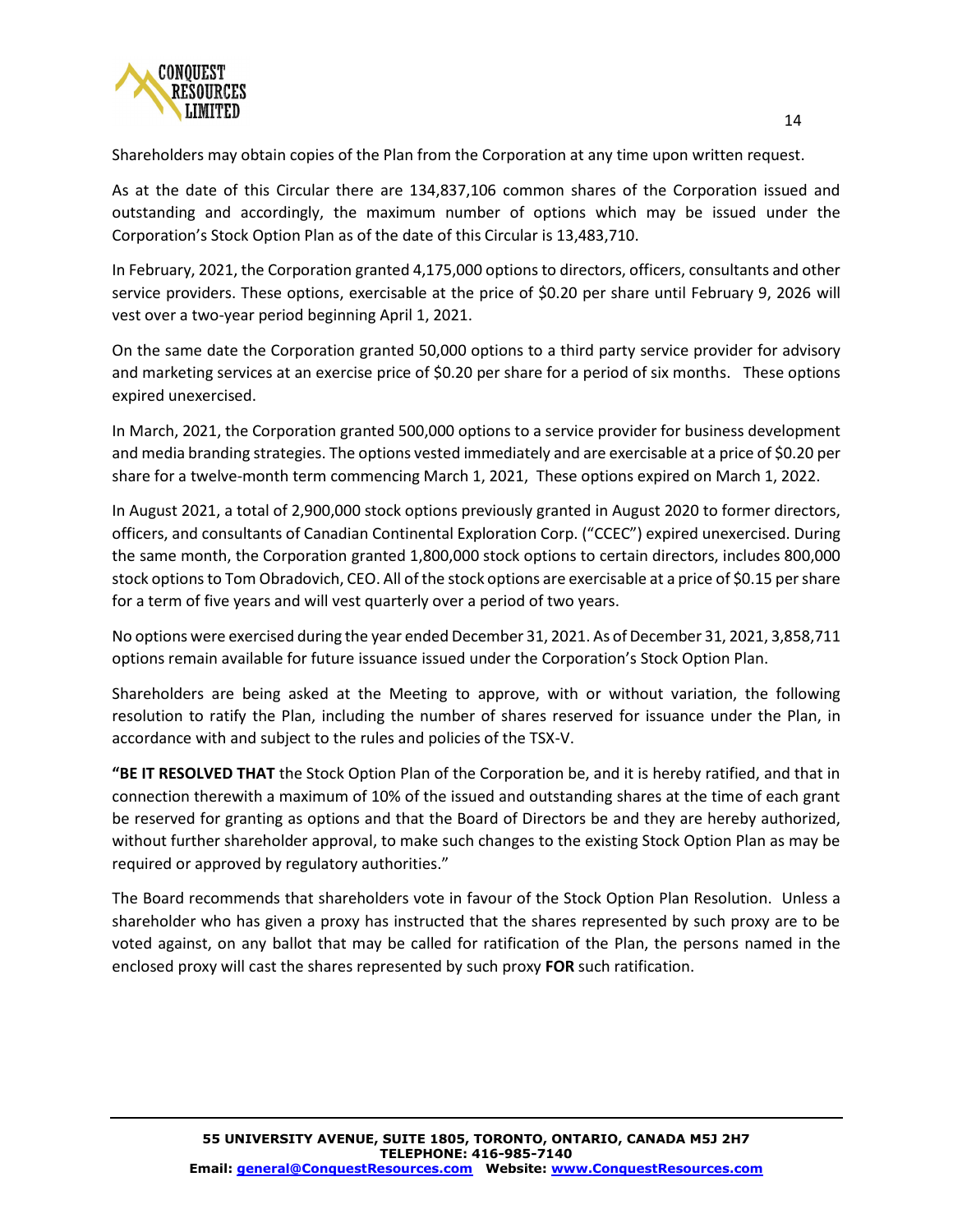

## **EXECUTIVE COMPENSATION**

#### **Named Executive Officers**

A Named Executive Officer ("NEO") of the Corporation means each of the following individuals:

- (a) a chief executive officer ("CEO") of the Corporation;
- (b) a chief financial officer ("CFO") of the Corporation;
- (c) if applicable, each of the Corporation's three most highly compensated executive officers, or the three most highly compensated individuals acting in a similar capacity, other than the CEO and CFO, at the end of the most recently completed financial year whose total compensation was, individually, more than \$150,000, as determined in accordance with subsection 1.3(6) of Form 51- 102F6 – Statement of Executive Compensation; and
- (d) each individual who would be an NEO under paragraph (c) above but for the fact that the individual was neither an executive officer of the Corporation, nor acting in a similar capacity, at the end of that financial year.

During the financial year ended December 31, 2021, the Corporation had the following NEOs: Thomas Obradovich, Chief Executive Officer; Tong Yin, Chief Financial Officer and John Kearney, Chairman.

## **Compensation Discussion and Analysis**

In late 2020, in view of the increased activity and improved financial position of the Corporation, and the appointment of new management including a full time CEO, the Corporation changed its compensation policies. The Corporation established a compensation committee (the "**Compensation Committee**") comprised of John Kearney and Jamie Levy. The Compensation Committee is responsible for the development and supervision of the Corporation's approach to compensation of directors, officers, and senior management, including recommendations on bonuses and any changes in compensation that would have a material impact on the Corporation's expenses.

## **Objectives of Executive Compensation**

The general compensation philosophy is to provide a level of compensation for Executive Officers, that is competitive within the North American marketplace and that will attract and retain individuals with the experience and qualifications necessary for the Corporation to be successful, and to provide long-term incentive compensation which aligns the interest of Executives with those of shareholders and provides long-term incentives to members of senior management whose actions have a direct and identifiable impact on the performance of the Corporation and who have material responsibility for long-range strategy development and implementation.

The Corporation is in the mineral exploration and development business and, accordingly, does not yet have significant revenues from operations and often operates with sufficient financial resources only to ensure that funds are available to complete scheduled programs. As a result, the Compensation Committee and the Board of Directors must consider not only the financial situation of the Corporation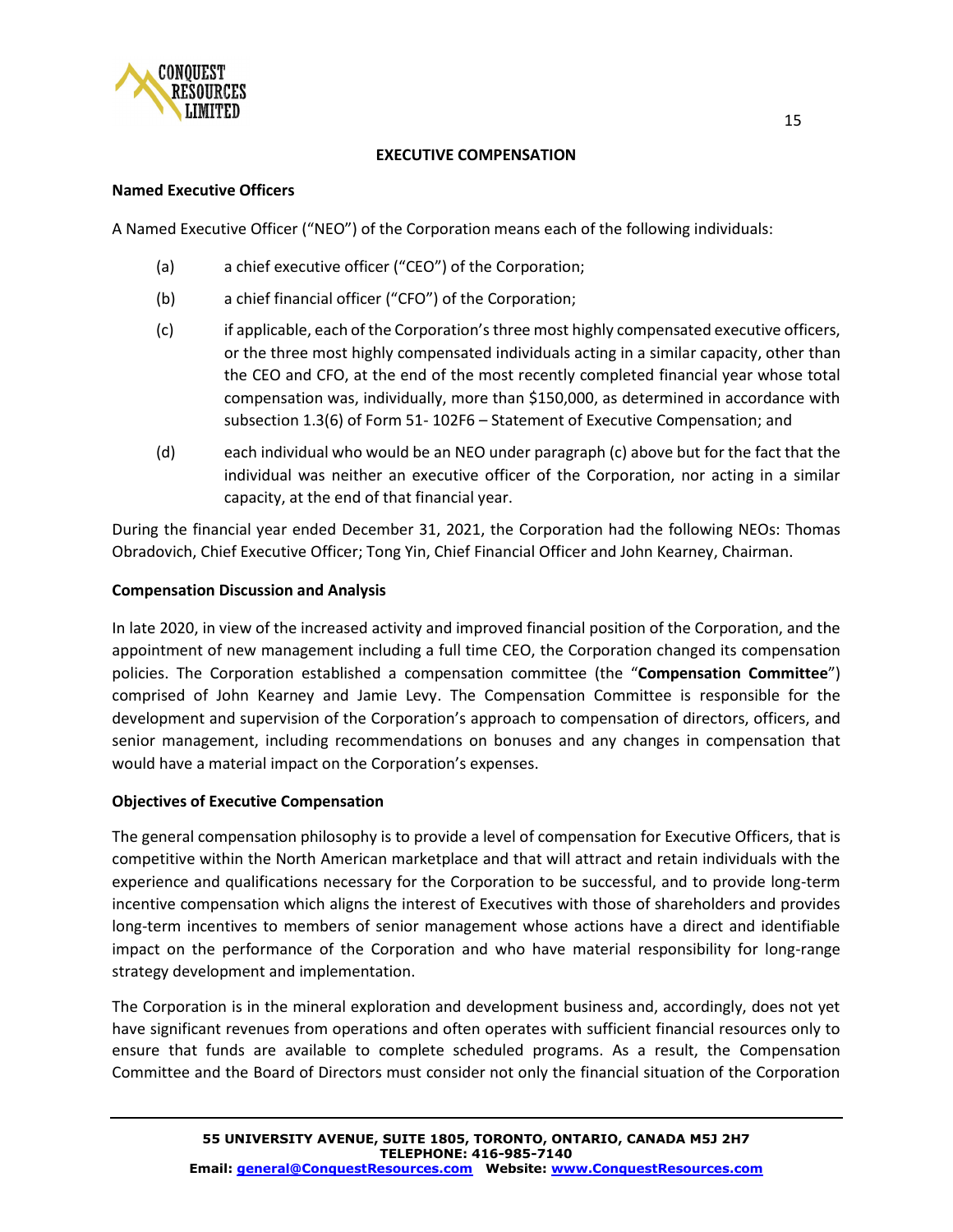

at the time of the determination of executive compensation, but also the financial situation of the Corporation in the mid-and long-term.

The Board is responsible for the Corporation's compensation policies and practices. The Compensation Committee has the responsibility to review and make recommendations concerning the compensation of the directors of the Corporation and the Named Executive Officers. The Compensation Committee also has the responsibility to make recommendations concerning cash bonuses and grants to eligible persons under the Corporation's Stock Option Plan.

## *Compensation of Named Executive Officers*

## *Principles of Executive Compensation*

When determining the compensation of the Named Executive Officers, the Board, at the recommendation of the Compensation Committee, considers the available resources of the Corporation and the objectives of: (i) recruiting and retaining the executives critical to the success of the Corporation and the enhancement of shareholder value; (ii) providing fair and competitive compensation; (iii) balancing the interests of management and shareholders; and (iv) rewarding performance, both on an individual basis and with respect to the business in general.

## **NEO Compensation**

The compensation payable to the Named Executive Officers consists of salaries or consulting fees, annual incentives and long-term incentives in the form of stock options.

Under agreements with the CEO and CFO, a combination of fixed and variable compensation is used to motivate these executives to achieve overall corporate goals. Annual salaries or consulting fees comprises the basic cash-based compensation. Annual incentives and option-based compensation represent compensation that is "at risk" and thus may or may not be paid depending on whether the NEO meets or exceeds his or her applicable performance targets.

## **Salaries/Consulting Fees – Named NEOs**

The Corporation has agreed to provide the CEO with base compensation in the form of a fixed annual salary or consulting fees, representing the base compensation for services rendered or expected to be rendered. Base salary/consulting fees were determined by the CEO's experience, responsibilities, current competitive market conditions, and the Corporation's existing financial resources. Base salaries/consulting fees will be reviewed annually by the Board. The CFO receives compensation for the number of hours worked in the month.

## **Annual Incentives**

The Corporation has agreed to pay NEOs annual bonus payments of up to 100% of the annual base consulting in the case of the CEO and up to 50% in the case of the CFO, at the Board's discretion. The Board will determine annual incentive amounts, based on individual achievement of performance indicators designated by the Board, achievement of corporate goals, and benchmarks relating to the Corporation's overall performance.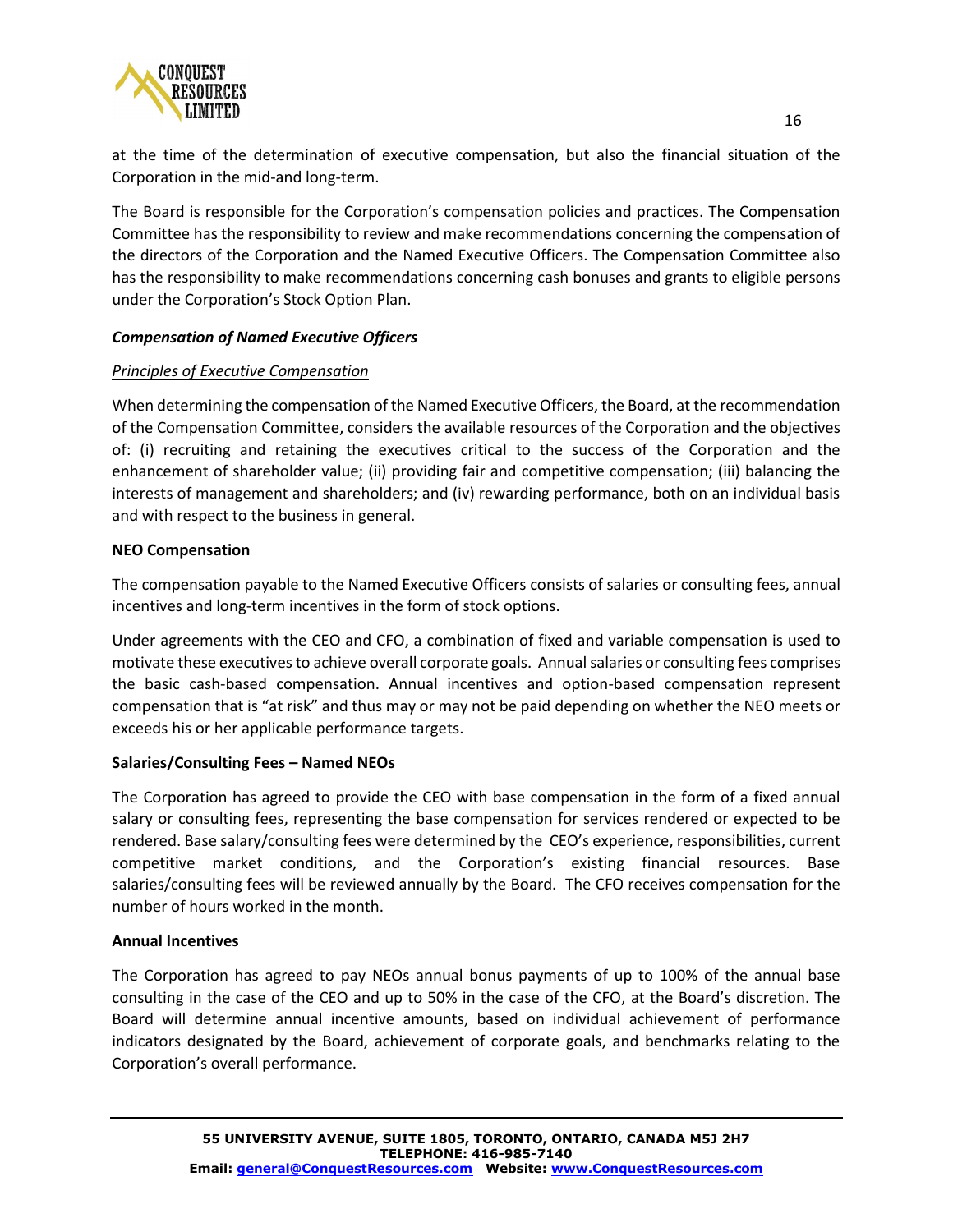

Any award of a bonus to NEOs is entirely at the discretion of the Board of Directors. No bonuses were awarded to the Named Executive Officers during the fiscal year ended December 31, 2021.

The Corporation currently has no long-term incentive plans, other than stock options granted from time to time by the Board under the provisions of the Stock Option Plan.

#### **Director Compensation**

As of December 31, 2021, the Board had not adopted a compensation program for its directors with respect to general directors' duties, meeting attendance or for additional service on Board committees. Directors are entitled to be reimbursed for reasonable out-of-pocket expenses incurred in attending board, committee or Shareholder meetings or otherwise incurred in carrying out their duties as directors. Directors have been granted stock options.

#### **Director and Named Executive Officer Compensation**

Particulars of compensation earned by each NEO and Director in the two most recently audited financial years are set out in the summary compensation table below:

| Table of compensation excluding compensation securities |      |                                                                     |                     |                                                  |                                         |                                                |                                       |
|---------------------------------------------------------|------|---------------------------------------------------------------------|---------------------|--------------------------------------------------|-----------------------------------------|------------------------------------------------|---------------------------------------|
| <b>Name and Position</b>                                | Year | Salary,<br>consulting<br>fee,<br>retainer or<br>commissio<br>n (\$) | <b>Bonus</b><br>(5) | <b>Committe</b><br>e or<br>meeting<br>fees $(5)$ | <b>Value of</b><br>perquisite<br>s (\$) | Value of all<br>other<br>compensati<br>on (\$) | <b>Total</b><br>compensati<br>on (\$) |
| John F. Kearney                                         | 2021 | 24,000                                                              | Nil                 | Nil                                              | Nil                                     | Nil                                            | 24,000                                |
| Chairman & Director                                     | 2020 | Nil                                                                 | 50,000              | Nil                                              | Nil                                     | Nil                                            | 50,000                                |
| Thomas Obradovich <sup>(1)</sup>                        | 2021 | 180,000                                                             | Nil                 | Nil                                              | Nil                                     | Nil                                            | 180,000                               |
| President, CEO & Director                               | 2020 | 45,000                                                              | Nil                 | Nil                                              | Nil                                     | Nil                                            | 45,000                                |
| <b>Jamie Levy</b>                                       | 2021 | Nil                                                                 | Nil                 | Nil                                              | Nil                                     | Nil                                            | Nil                                   |
| <b>Director</b>                                         | 2020 | Nil                                                                 | Nil                 | Nil                                              | Nil                                     | Nil                                            | Nil                                   |
| <b>Terence McKillen</b>                                 | 2021 | Nil                                                                 | Nil                 | Nil                                              | Nil                                     | Nil                                            | Nil                                   |
| <b>Director</b>                                         | 2020 | Nil                                                                 | Nil                 | Nil                                              | Nil                                     | Nil                                            | Nil                                   |
| <b>Peter Palframan</b>                                  | 2021 | Nil                                                                 | Nil                 | Nil                                              | Nil                                     | Nil                                            | Nil                                   |
| <b>Director</b>                                         | 2020 | Nil                                                                 | Nil                 | Nil                                              | Nil                                     | Nil                                            | Nil                                   |
| Tong Yin <sup>(2)</sup>                                 | 2021 | 71,170                                                              | Nil                 | Nil                                              | Nil                                     | Nil                                            | 71,170                                |
| <b>Chief Financial Officer</b>                          | 2020 | 17,800                                                              | Nil                 | Nil                                              | Nil                                     | Nil                                            | 17,800                                |
| Robert Kinloch <sup>(4)</sup>                           | 2021 | Nil                                                                 | Nil                 | Nil                                              | Nil                                     | Nil                                            | Nil                                   |
| Former President, CEO &                                 | 2020 | 22,500                                                              | Nil                 | Nil                                              | Nil                                     | Nil                                            | 22,500                                |
| <b>Director</b>                                         |      |                                                                     |                     |                                                  |                                         |                                                |                                       |
| Gerry Gauthier <sup>(4)</sup>                           | 2021 | Nil                                                                 | Nil                 | Nil                                              | Nil                                     | Nil                                            | Nil                                   |
| <b>Former Director</b>                                  | 2020 | Nil                                                                 | Nil                 | Nil                                              | Nil                                     | Nil                                            | Nil                                   |
| Neil Steenberg <sup>(4)</sup>                           | 2021 | Nil                                                                 | Nil                 | Nil                                              | Nil                                     | 1,638                                          | 1,638                                 |
| Former Secretary & Director                             | 2020 | Nil                                                                 | Nil                 | Nil                                              | Nil                                     | $63,294$ <sup>(3)</sup>                        | 63,294                                |

(1) Thomas Obradovich was appointed as President and Chief Executive Officer on October 16, 2020.

(2) Tong Yin CPA, CA was appointed as Chief Financial Officer in November 2020. Ms. Yin received compensation for the number of hours worked in the month

(3) Accrued/paid to a professional corporation controlled by Neil J.F. Steenberg for legal services provided to the Corporation.

(4) Did not stand for re-election effective June 24, 2021.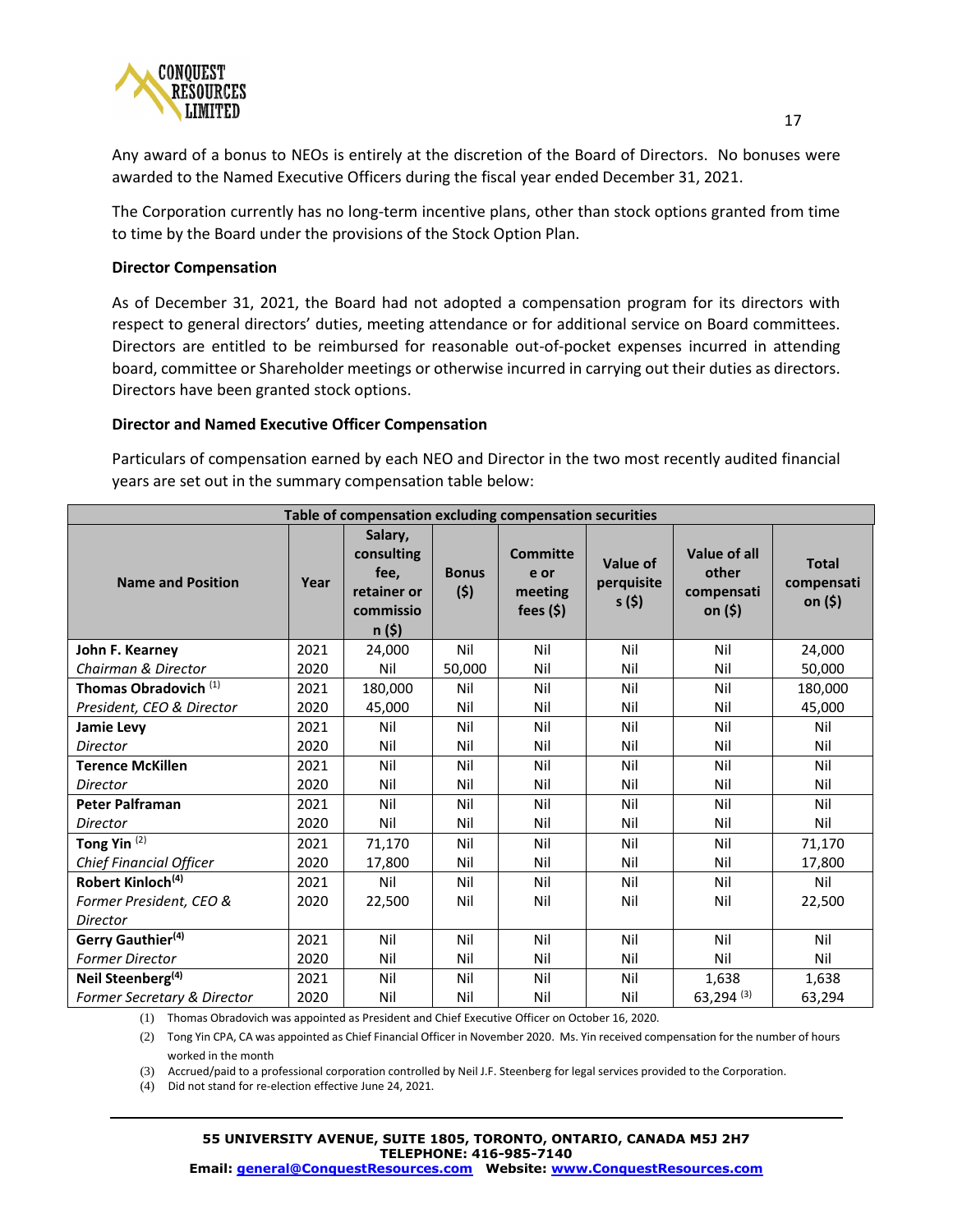

## **Termination and Change of Control Benefits**

Other than as disclosed below, the Corporation does not have in place any employment, consulting or management agreements between the Corporation, or any subsidiary or affiliate thereof, and its Named Executive Officers.

The Corporation and Mr. Obradovich entered into a consulting agreement on October 1, 2020 (the "**Obradovich Agreement**"). Under the Obradovich Agreement, Mr. Obradovich receives compensation of \$15,000 per month. If the Corporation terminates the Obradovich Agreement, Mr. Obradovich will be entitled to a single lump sum termination payment, in an amount equal to 2 (two) times the greater of (A) the average of (i) the sum of the Base Monthly Fees and all bonuses paid to Mr. Obradovich in the complete fiscal year immediately preceding written notice, and (ii) the sum of the Base Monthly Fees and all bonuses paid to Mr. Obradovich in the complete fiscal year prior to the fiscal year noted in (i) immediately above, and (B) the sum of the annual amount (12 months) of the Base Monthly Fee in effect at the time of the notice of termination and any annual target bonus amount in effect at the time of the notice of termination, except in the event of a change in control in which case the termination payment would be 1.25 the amount otherwise payable.

The Corporation and entered into a consulting agreement with Intega Advisors for the provision of the services of Tong Yin as CFO on October 20, 2020 (the "**Intega Agreement**"). Under the Intega Agreement, Ms. Yin receives compensation of CA\$100.00 per hour, multiplied by the number of hours worked in the month (the "**Base Monthly Fee**"). If the Corporation terminates the Intega Agreement, the Corporation agrees to pay to Intega , in a single lump sum termination payment, an amount equal to the greater of (A) the average of : (i) the sum of the Base Monthly Fees and all bonuses paid to Intega in the complete fiscal year immediately preceding written notice, and (ii) the sum of the Base Monthly Fees and all bonuses paid to Ms. Yin in the complete fiscal year prior to the fiscal year noted in (i) immediately above, and (B) the sum of the annual amount (12 months) of the Base Monthly Fee in effect at the time of the notice of termination and any annual target bonus amount in effect at the time of the notice of termination,. except in the event of a change in control in which case the termination payment would be 1.5 the amount otherwise payable.

# **Stock Options**

An additional component of the Named Executive and Director compensation program is stock options and to this end the Corporation has established an incentive stock option plan (the "**Stock Option Plan**"). Under the Stock Option Plan, options to purchase common shares of the Corporation may be granted to employees, officers and directors of the Corporation or subsidiaries of the Corporation, and other persons or companies engaged to provide ongoing management or consulting services ("**Eligible Participants**") to the Corporation, or any entity controlled by the Corporation. The Stock Option Plan is designed to give each option holder an interest in preserving and maximizing shareholder value in the longer term, to enable the Corporation to attract and retain individuals with experience and ability, and to reward individuals for current performance and expected future performance. The Stock Option Plan is administered by the Board of Directors. Stock option grants are considered when reviewing executive officer compensation packages as a whole. In determining the number of common shares of the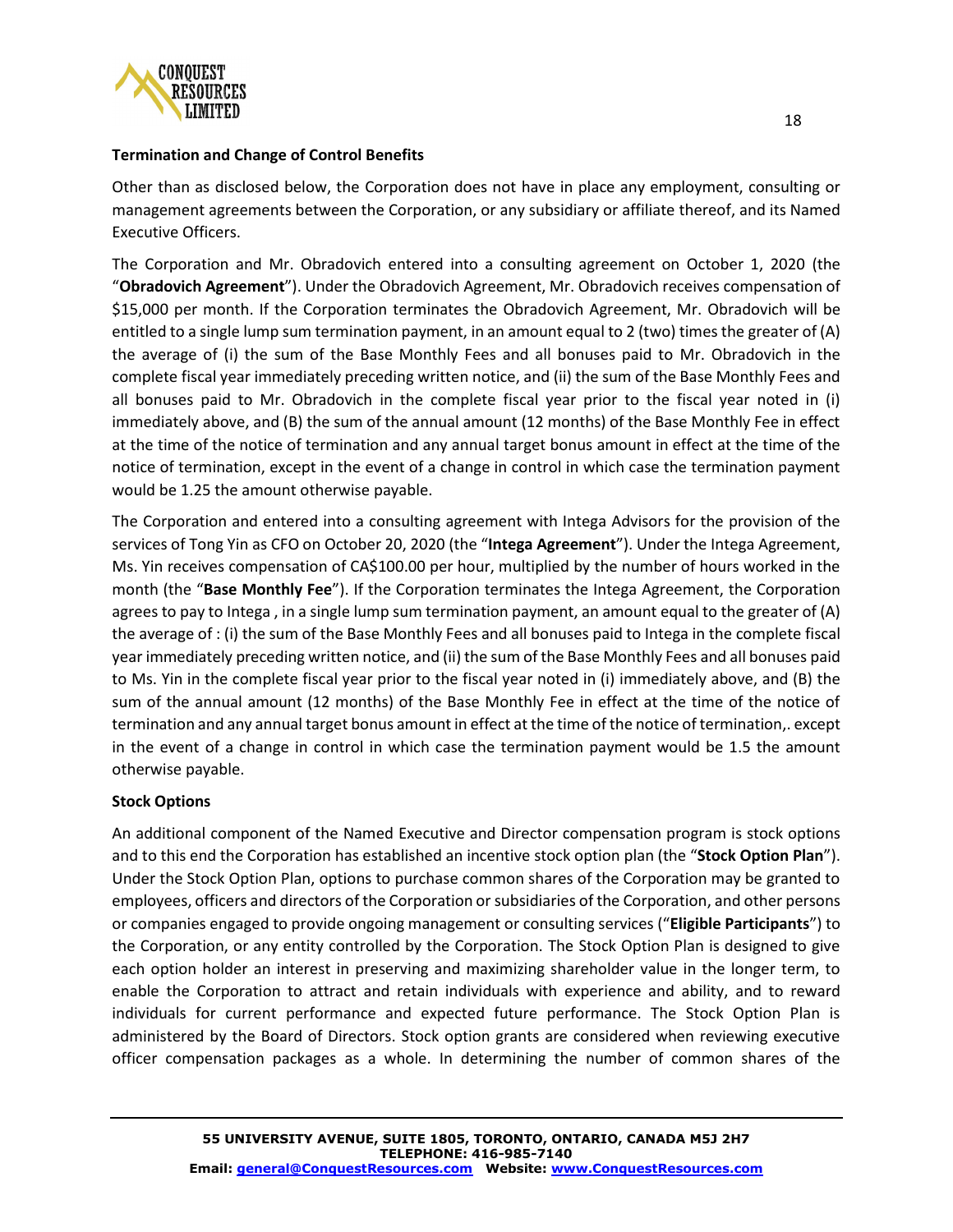

Corporation subject to each option granted under the Stock Option Plan, consideration is given to the present and potential contribution by such person or company to the success of the Corporation.

## **Stock Options and Other Compensation Securities**

The following table sets out incentive option-based awards granted or issued to each Director and Named Executive Officer during the financial year ended December 31, 2021. The Corporation does not award any compensation securities other than options.

| <b>Name</b>                       | Type of<br>Compensation<br>security | <b>Number of</b><br>compensation<br>securities.<br>number of<br>underlying<br>securities,<br>and<br>percentage of<br>class | Date of issue<br>or grant   | Issue,<br>conversion<br>or exercise<br>price | <b>Closing</b><br>price of<br>security or<br>underlying<br>security<br>on date of<br>grant<br>(5) | <b>Closing</b><br>price of<br>security or<br>underlying<br>security at<br>year end<br>(5) | <b>Expiry Date</b>          |
|-----------------------------------|-------------------------------------|----------------------------------------------------------------------------------------------------------------------------|-----------------------------|----------------------------------------------|---------------------------------------------------------------------------------------------------|-------------------------------------------------------------------------------------------|-----------------------------|
| Jamie Levy                        | <b>Stock Options</b>                | 400,000                                                                                                                    | Feb 9, 2021                 | 0.20                                         | 0.16                                                                                              | 0.065                                                                                     | Feb 9, 2026                 |
| John F.<br>Kearney                | <b>Stock Options</b>                | 400,000                                                                                                                    | Feb 9, 2021                 | 0.20                                         | 0.16                                                                                              | 0.065                                                                                     | Feb 9, 2026                 |
| <b>Terence</b><br><b>McKillen</b> | <b>Stock Options</b>                | 200,000                                                                                                                    | Feb 9, 2021                 | 0.20                                         | 0.16                                                                                              | 0.065                                                                                     | Feb 9, 2026                 |
| <b>Thomas</b><br>Obradovich       | <b>Stock Options</b>                | 1,200,000<br>800,000                                                                                                       | Feb 9, 2021<br>Aug 19, 2021 | 0.20<br>0.15                                 | 0.16<br>0.09                                                                                      | 0.065<br>0.065                                                                            | Feb 9, 2026<br>Aug 19, 2026 |
| Peter<br>Palframan                | <b>Stock Options</b>                | 200,000                                                                                                                    | Feb 9, 2021                 | 0.20                                         | 0.16                                                                                              | 0.065                                                                                     | Feb 9, 2026                 |
| <b>Tong Yin</b>                   | <b>Stock Options</b>                | 400,000                                                                                                                    | Feb 9, 2021                 | 0.20                                         | 0.16                                                                                              | 0.065                                                                                     | Feb 9, 2026                 |
| Robert<br>Kinloch                 | <b>Stock Options</b>                | 200,000                                                                                                                    | Feb 9, 2021                 | 0.20                                         | 0.16                                                                                              | 0.065                                                                                     | Feb 9, 2026                 |
| Gerry<br>Gauthier                 | <b>Stock Options</b>                | 200,000                                                                                                                    | Feb 9, 2021                 | 0.20                                         | 0.16                                                                                              | 0.065                                                                                     | Feb 9, 2026                 |
| Neil<br>Steenberg                 | <b>Stock Options</b>                | 200,000                                                                                                                    | Feb 9, 2021                 | 0.20                                         | 0.16                                                                                              | 0.065                                                                                     | Feb 9, 2026                 |

There was no exercise of stock options by a Director or Named Executive Officer during the financial year ended December 31, 2021.

## **Pension, Defined Benefit or Actuarial Plans**

The Corporation does not provide any form of group pension plan benefits to employees, officers, or directors.

# **SECURITIES AUTHORIZED FOR ISSUANCE UNDER EQUITY COMPENSATION PLANS**

The following is a summary of shares subject to options outstanding under the Corporation's Stock Option Plan and shares remaining available for grant as at December 31, 2021.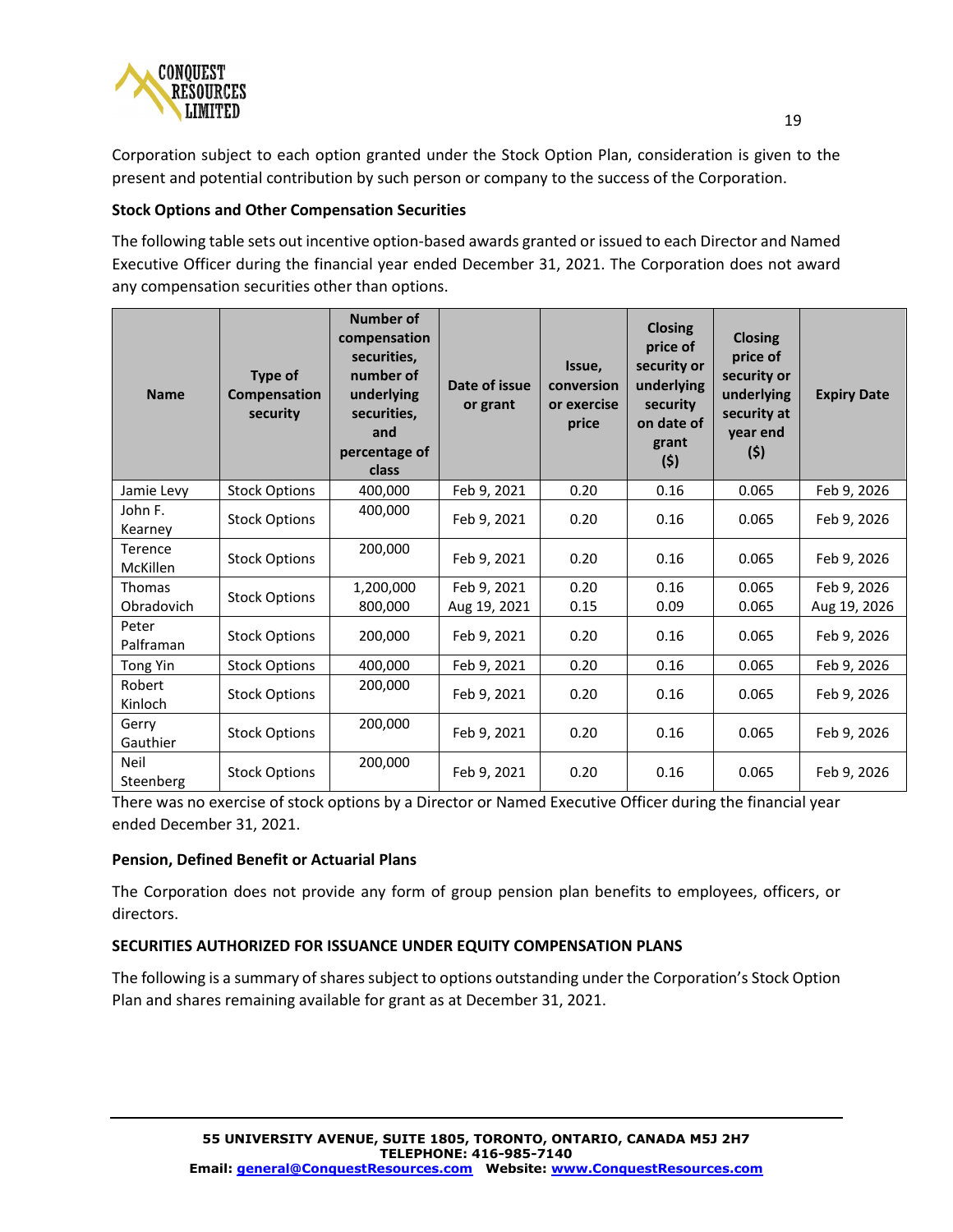

#### **Equity Compensation Plan Information**

| <b>Plan Category</b>  | <b>Number of securities to</b><br>be issued upon exercise of<br>outstanding options,<br>warrants and rights | Weighted-average<br>exercise price of<br>outstanding options,<br>warrants and rights | <b>Number of securities</b><br>remaining available for<br>future issuance under equity<br>compensation plans<br>(excluding securities<br>reflected in<br>column (a)) |
|-----------------------|-------------------------------------------------------------------------------------------------------------|--------------------------------------------------------------------------------------|----------------------------------------------------------------------------------------------------------------------------------------------------------------------|
| Equity compensation   |                                                                                                             |                                                                                      |                                                                                                                                                                      |
| plans approved by     |                                                                                                             |                                                                                      |                                                                                                                                                                      |
| securityholders:      |                                                                                                             |                                                                                      |                                                                                                                                                                      |
| <b>Options</b>        | 9,625,000                                                                                                   | \$0.166                                                                              | 3,858,711                                                                                                                                                            |
| <b>Warrants</b>       | 13,052,631                                                                                                  | \$0.180                                                                              | N/A                                                                                                                                                                  |
| Equity compensation   |                                                                                                             |                                                                                      |                                                                                                                                                                      |
| plans not approved by | Nil                                                                                                         | Nil                                                                                  | Nil                                                                                                                                                                  |
| securityholders       |                                                                                                             |                                                                                      |                                                                                                                                                                      |
| <b>Total</b>          | 22,677,631                                                                                                  | \$0.174                                                                              | 3,858,711                                                                                                                                                            |

#### **STATEMENT OF CORPORATE GOVERNANCE PRACTICES**

#### **Corporate Governance**

The Canadian Securities Administrators in National Instrument 58-101 ("**NI 58-101**") have adopted guidelines for effective corporate governance which address the constitution and independence of boards, the functions to be performed by boards and their committees and the recruitment, effectiveness and education of board members. A description of the Corporation's corporate governance practices is set out below, including a discussion of the principal matters relating to corporate governance practices discussed in NI 58-101.

## **Board of Directors**

The Board of Directors (the "**Board**" or "**Directors**") of the Corporation exercises independent supervision over the Corporation's management through meetings of the Board.

At the last Annual Meeting in 2021 five directors were elected. The Directors believe that the size and composition of the Board is appropriate for the current stage of development of the Corporation and that the Board can function effectively.

To the date of this Circular, John F. Kearney, Jamie Levy, Terence McKillen, and Peter Palframan are considered "independent" directors in that they are independent and free from any interest, and any business or other relationship which could reasonably be perceived to materially interfere with the director's ability to act with the best interests of the Corporation, other than interests and relationships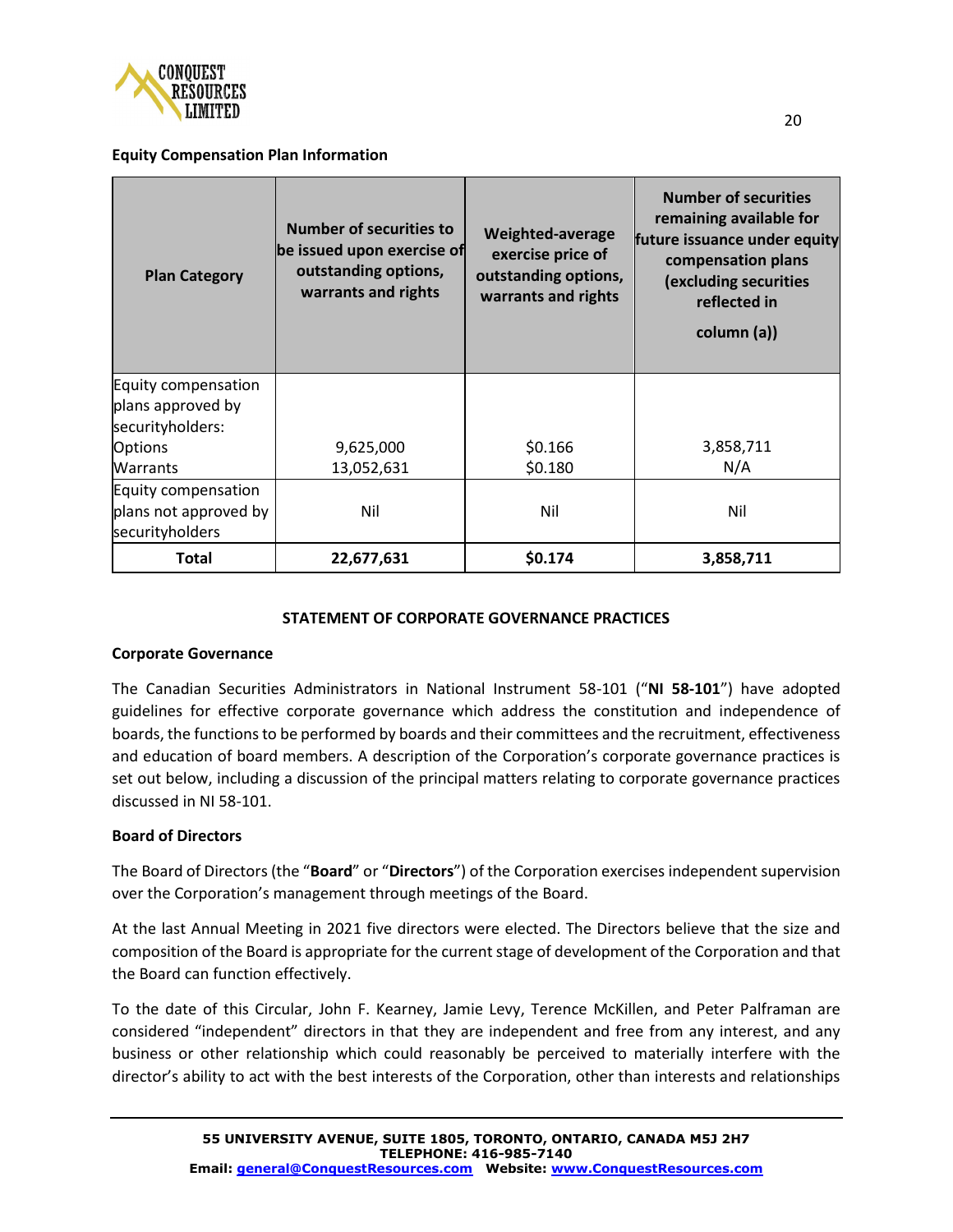

arising from shareholdings in the Corporation. Energold Minerals, a corporation controlled by Mr. Kearney also holds an underlying 2% net smelter royalty interest in the Corporation's Alexander Property, Red Lake, Ontario, and he is therefore not considered independent.

## **Directorships**

The participation of the Directors in other reporting issuers is described in the following table:

| John F. Kearney     | Anglesey Mining plc                  |  |  |  |
|---------------------|--------------------------------------|--|--|--|
|                     | <b>Buchans Resources Limited</b>     |  |  |  |
|                     | Canadian Manganese Company Inc       |  |  |  |
|                     | Labrador Iron Mines Holdings Limited |  |  |  |
| Jamie Levy          | <b>Generation Mining Limited</b>     |  |  |  |
| Terence N. McKillen | Buchans Resources Limited            |  |  |  |
|                     | Minco Exploration plc                |  |  |  |
| Tom Obradovich      | Sable Resource Ltd                   |  |  |  |
| Peter Palframan     | Zoomer Media Ltd.                    |  |  |  |

## **Orientation and Continuing Education**

While the Corporation currently has no formal orientation and education program for Board members, sufficient information (such as recent reports, prospectus, proxy solicitation materials, technical reports and various other operating property and budget reports) is provided to all Board members to ensure that Directors are familiarized with the Corporation's business and the procedures of the Board. In addition, Directors are encouraged to meet with management on a regular basis. The Corporation also encourages continuing education of its Directors and officers where appropriate in order to ensure that they have the necessary skills and knowledge to meet their respective obligations to the Corporation.

## **Ethical Business Conduct**

The Board has considered adopting a written code of business conduct and ethics, however, due to the small size of the Corporation and the limited scale of its operations, the Corporation has decided not to adopt such a code at this time.

In addition, as some of the Directors of the Corporation also serve as Directors and officers of other companies engaged in similar business activities, the Directors must comply with the conflict of interest provisions under the Business Corporations Act, as well as the relevant securities regulatory instruments, in order to ensure that Directors exercise independent judgment in considering transactions and agreements in respect of which a director or officer has a material interest. Any interested director is required to declare the nature and extent of his or her interest and is not entitled to vote at meetings of Directors where such a conflict arises.

The Board has found that the fiduciary duties placed on individual directors by the Corporation's governing corporate legislation and the common law, and the restrictions placed by applicable corporate legislation on an individual director's participation in decisions of the Board in which the director has an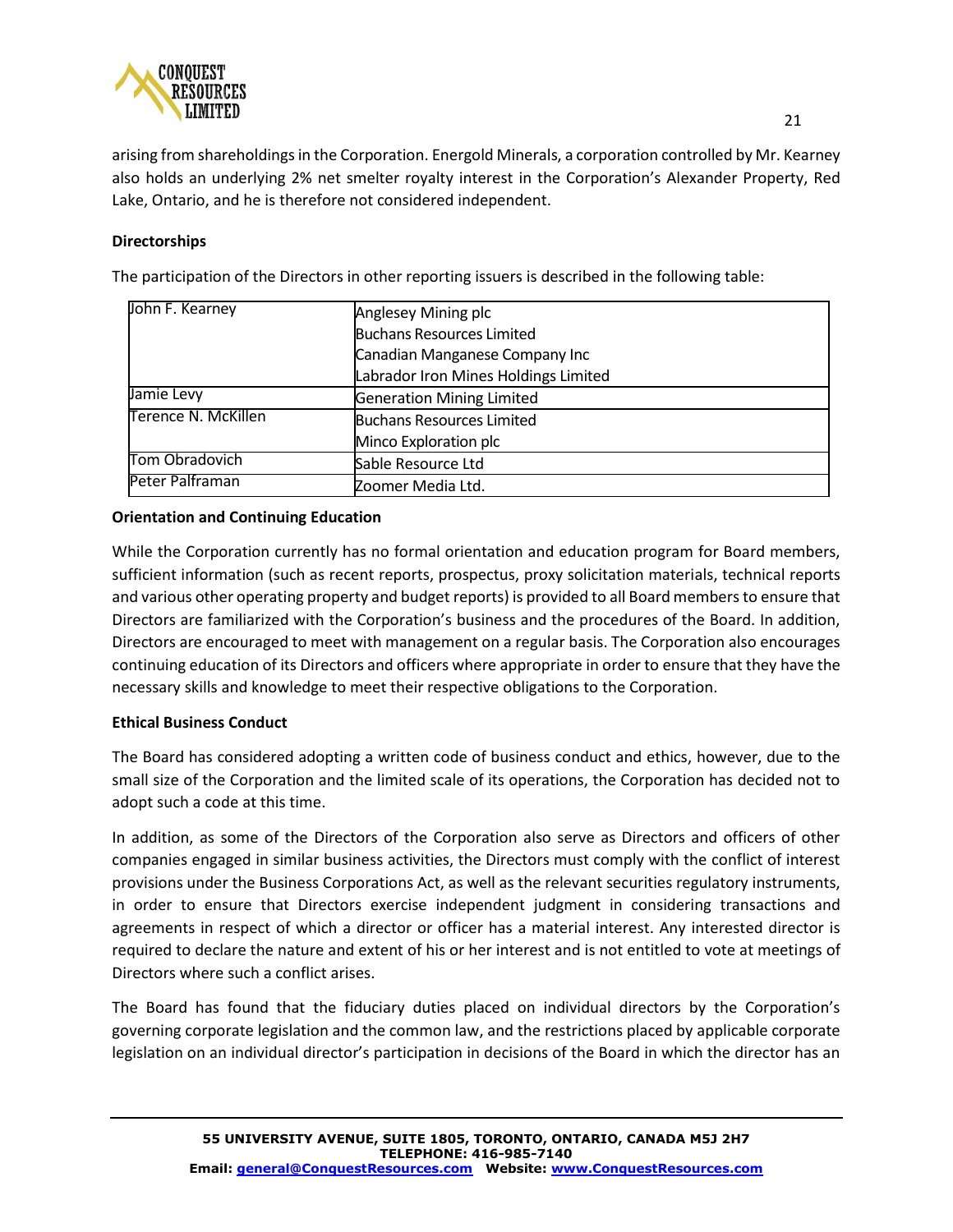

interest have been sufficient to ensure that the Board operates independently of management and in the best interests of the Corporation.

## **Nomination of Directors**

The Board does not have a nominating committee, as these functions are currently performed by the Board as a whole.

The Board considers its size each year when it considers the number of Directors to recommend to the shareholders for election at the annual meeting of shareholders, considering the composition required to carry out the Board's duties effectively and to maintain a diversity of views and experience.

#### **Compensation**

Members of the Board are not currently compensated for acting as Directors, save for the grant of incentive stock options pursuant to the Corporation's Stock Option Plan. The Board as a whole determines the stock option grants for each director. The Board members review on an ongoing basis, any compensation of the senior officers to ensure that it is appropriate.

#### **Other Board Committees**

During 2021, the Corporation had an Audit Committee, Compensation Committee and an Environmental Health and Safety Committee.

#### **Assessments**

The Board does not, at present, have a formal process in place for assessing the effectiveness of the Board as a whole or its individual Directors. From time to time, the Board assesses the contributions and effectiveness of the Board as a whole to determine whether the Board, and each individual Director, is functioning effectively.

## *Representation of Women on the Board*

The Corporation does not have a formal written policy regarding identification and nomination of women to the Board as it believes that, given its size and stage of development, the less formal process that the Corporation currently uses to review the representation of women on the board is effective. The Nominating and Corporate Governance Committee generally identifies, evaluates and recommends candidates to become members of the Board with the goal of creating a board that, as a whole, consists of individuals with relevant career experience, industry knowledge and experience and financial and other specialized expertise.

The Board is aware of the benefit of diversity on the Board and takes gender into consideration as part of its overall recruitment and selection process in respect of the Board. Accordingly, when searching for new directors, the Board will consider the level of female representation and, where appropriate, recruiting qualified female candidates as part of the Corporation's overall recruitment and selection process to fill Board positions, as the need arises, through vacancies, growth or otherwise.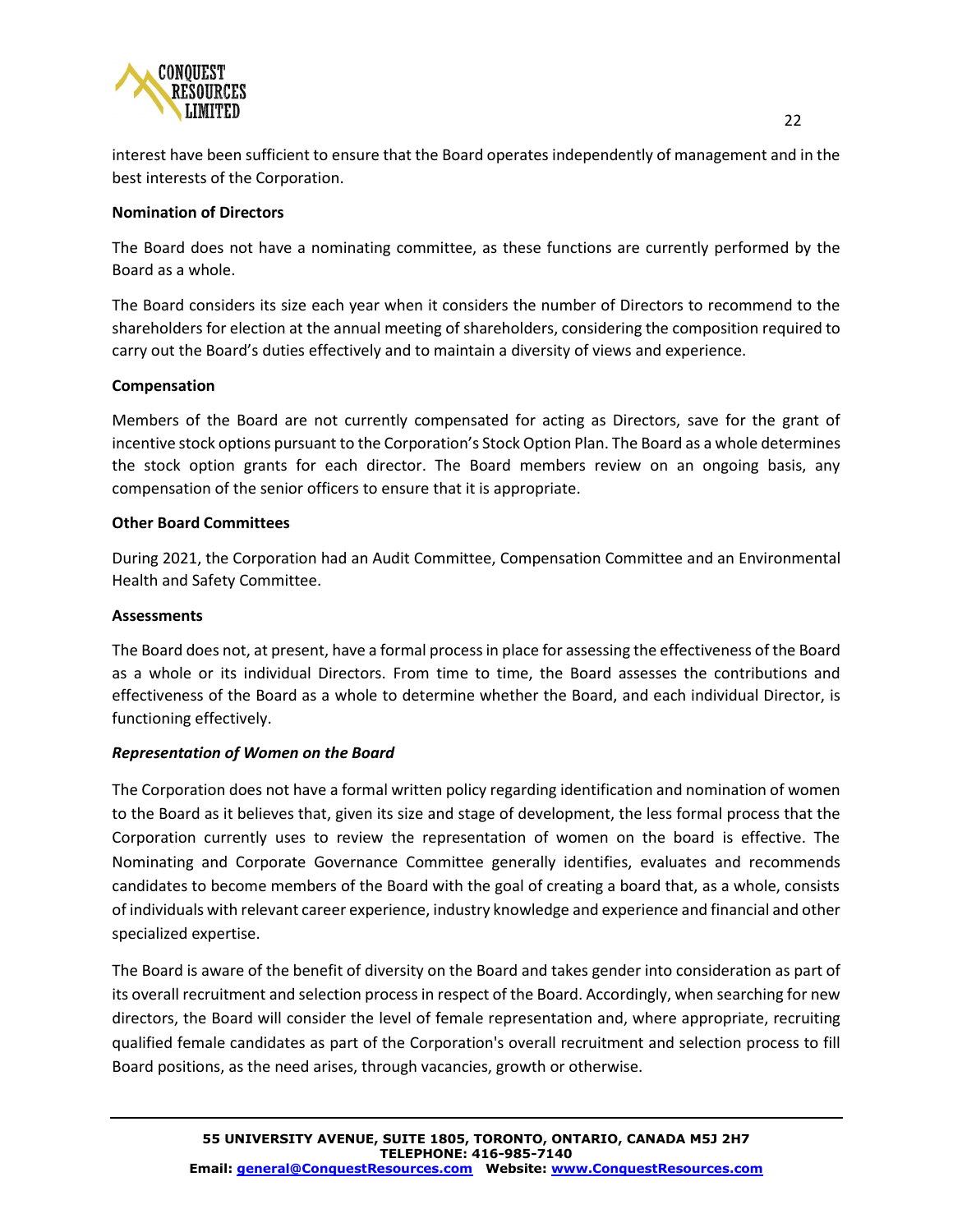

## *Representation of Women in the Executive Officer Appointments*

The Corporation is also sensitive to the representation of women when making executive officer appointments, however the Corporation does not formally consider the level of representation of women in executive officer positions when making executive officer appointments.

The Corporation strives to appoint the best available candidate, regardless of gender, based on several criteria, including ability, experience, leadership and professional qualifications.

The Corporation has not adopted a formal target regarding women on the Board or in executive officer positions as the Board selection and officer hiring process is based on, among other things, abilities and experience and finding the best possible candidate, regardless of gender. However, as noted above, the Corporation is committed to promoting diversity and will continue going forward to identify talented women to fulfill Board and executive positions.

The Corporation has appointed a woman as an executive officer and accordingly, the representation of women in executive officer positions is currently 50%.

## **AUDIT COMMITTEE AND RELATIONSHIP WITH AUDITOR**

The Audit Committee has adopted a Charter, the text of which is set out in Appendix "A" attached.

## **Composition of the Audit Committee**

The Audit Committee to the date of this Circular is composed of Peter Palframan (Chair), Terence McKillen and Jamie Levy. The Board of Directors has determined that the Committee members have the appropriate level of financial understanding and industry specific knowledge to be able to perform the duties of the position. Furthermore, the Board has determined that each member of the Audit Committee is financially literate as defined in NI 52-110 and is independent.

The education and experience of each Audit Committee Member is set forth below:

Mr. Palframan is Chairman of the Audit Committee and a Chartered Professional Accountant. He retired in 2008 as Senior Vice President of Operations at CHUM Television in Toronto. He was previously Vice President, Finance & Administration, CHUM Television and Vice President, Finance and Operations of Learning and Skills Television of Alberta. He is currently a Director and Chair of the Audit Committee of Zoomer Media Limited. Mr. Palframan was an Accountant and Audit Supervisor at a predecessor of Deloitte & Touche where he provided audit and consulting services to clients in Africa, UK, Europe and Canada. He has also operated a consulting practice providing finance, accounting and business services practice providing financial consulting and accounting services to primarily start-up or owner managed businesses.

He has served as an officer of public companies for a period in excess of twenty-seven years. He has an in depth understanding of the accounting principles used by the Corporation to prepare its financial statements and has the ability to assess the general application of such accounting principles in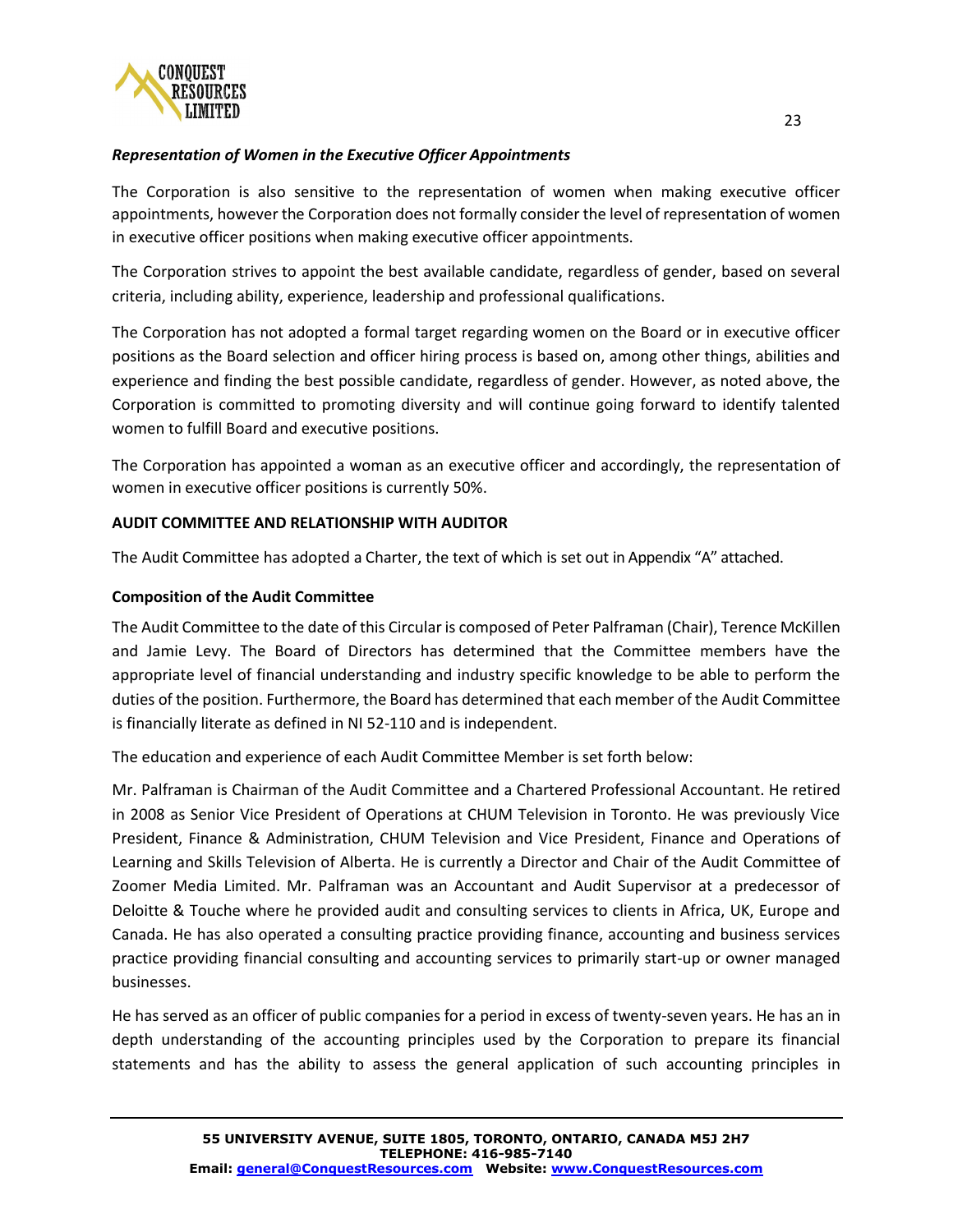

connection with the accounting for estimates, accruals and reserves. He has in depth experience preparing, auditing, analyzing and evaluating financial statements with accounting issues at least comparable to the financial statements and the issues that can be reasonably be expected to be raised by the Corporation's financial statements. He has an in depth understanding of internal controls and procedures for financial reporting.

Mr. McKillen is a professional geologist with almost 50 years of experience in the mining and mineral exploration industry. He was Chief Executive of Xtierra Inc. and Minco plc. from 2007 until April 2013. Mr. McKillen is a director of Xtierra. Mr. McKillen has worked on exploration and development projects in Ireland, Europe, Africa, Southeast Asia, as well as North, Central and South America.

He has an understanding of the accounting principles used by the Corporation to prepare its financial statements and has the ability to assess the general application of such accounting principles in connection with the accounting for estimates, accruals and reserves. He has experience evaluating financial statements with accounting issues at least comparable to the financial statements and the issues that can be reasonably be expected to be raised by the Corporation's financial statements. He understands internal controls and procedures for financial reporting.

Mr. Levy is President, Chief Executive Officer and a director of Generation Mining Limited. He has 25 years in financing and management of Canadian mining companies. He was CEO of Pine Point Mining which was acquired by Osisko Metals. Prior to that, he was Vice President of Pinetree Capital.

He has an understanding of the accounting principles used by the Corporation to prepare its financial statements and has the ability to assess the general application of such accounting principles in connection with the accounting for estimates, accruals and reserves. He has experience evaluating financial statements with accounting issues at least comparable to the financial statements and the issues that can be reasonably be expected to be raised by the Corporation's financial statements.

# **Pre-approval Policies & Procedures**

The Audit Committee has adopted procedures requiring Audit Committee review and approval in advance of all engagements for services provided by the Auditor. Consistent with applicable laws, the procedures permit limited amounts of services, other than audit services, to be approved by the Audit Committee provided the Audit Committee is informed of each particular service. All engagements and fees for the years ended 2021 and 2020 were approved by the Audit Committee. The Audit Committee reviews with the auditor whether the non-audit services to be provided are compatible with maintaining the Auditor's independence.

Since the adoption of these procedures, there has not been a recommendation of the Audit Committee to nominate or compensate an external auditor which was not adopted by the Board of Directors.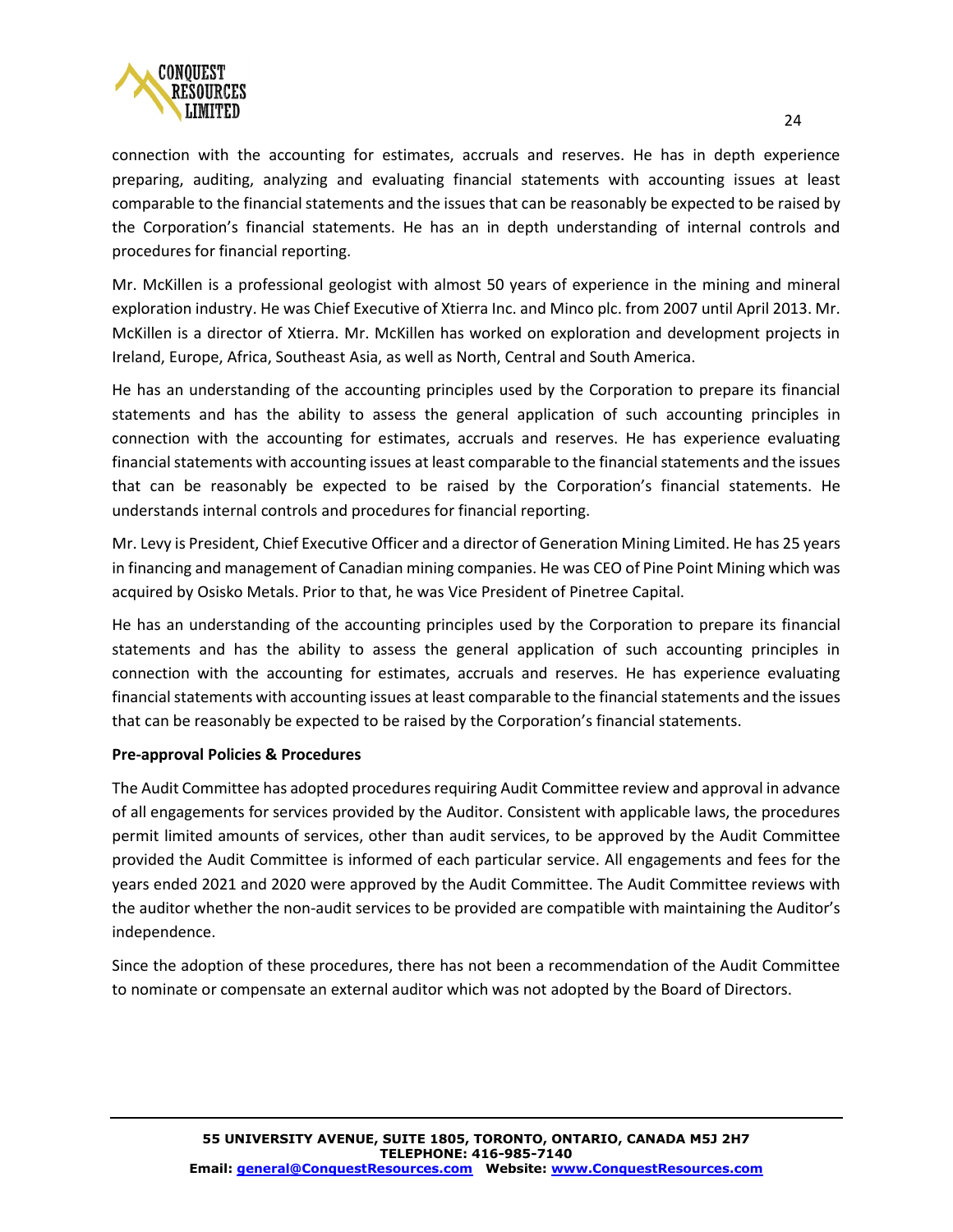

## **Audit Committee Oversight**

Since the commencement of the Corporation's most recently completed financial year, no recommendation of the audit committee to nominate or compensate an external auditor was not adopted by the Board of Directors.

## **Reliance on Certain Exemptions**

Since the commencement of the Corporation's most recently completed financial year, it has not relied on the exemptions in section 2.4 (De Minimum Non-audit Services), subsection 6.1.1(4) (Circumstance Affecting the Business or Operations of the Venture Issuer), subsection 6.1.1(5) (Events Outside Control of Member), subsection 6.1.1(6) (Death, Incapacity or Resignation) of NI 52-110 or an exemption granted under Part 8 (Exemptions) of NI 52-110.

#### Audit Fees & Services

The aggregate amounts billed by Auditor for the two fiscal years ended December 31, 2021 and 2020 for audit fees, audit related fees, tax fees and all other fees are set forth below:

|                                   | <b>Year Ended December</b> | <b>Year Ended December</b> |  |
|-----------------------------------|----------------------------|----------------------------|--|
|                                   | 31,2021                    | 31,2020                    |  |
|                                   |                            |                            |  |
| Audit Fees <sup>(1)</sup>         | 14,000                     | 22,000                     |  |
| Audit-Related Fees <sup>(2)</sup> | Nil                        | 440                        |  |
| Tax Fees <sup>(3)</sup>           | 2,000                      | 5,000                      |  |
| All Other Fees                    | Nil                        | Nil                        |  |
| Total                             | 16,000                     | 27,440                     |  |

(1) "Audit Fees" represent fees for the audit of the annual financial statements, and review in connection with statutory and regulatory filings.

(2) "Audit Related Fees" represents fees for assurance and related services that are related to the performance of the audit.

(3) "Tax Fees" represent fees for tax compliance, tax advice and planning.

#### **INTERESTS OF INFORMED PERSONS IN MATERIAL TRANSACTIONS AND MATTERS TO BE ACTED UPON**

No person who has been a Director or executive officer since the beginning of the Corporation's last completed fiscal year, proposed nominee for election as a director, shareholder beneficially owning (directly or indirectly) or exercising control or direction over more than 10% of the common shares of the Corporation, and no associate or affiliate of the foregoing persons has or has had any material interest, direct or indirect, in any transaction since the beginning of the Corporation's last completed fiscal year or in any proposed transaction which, in either case, has materially affected or will materially affect the Corporation.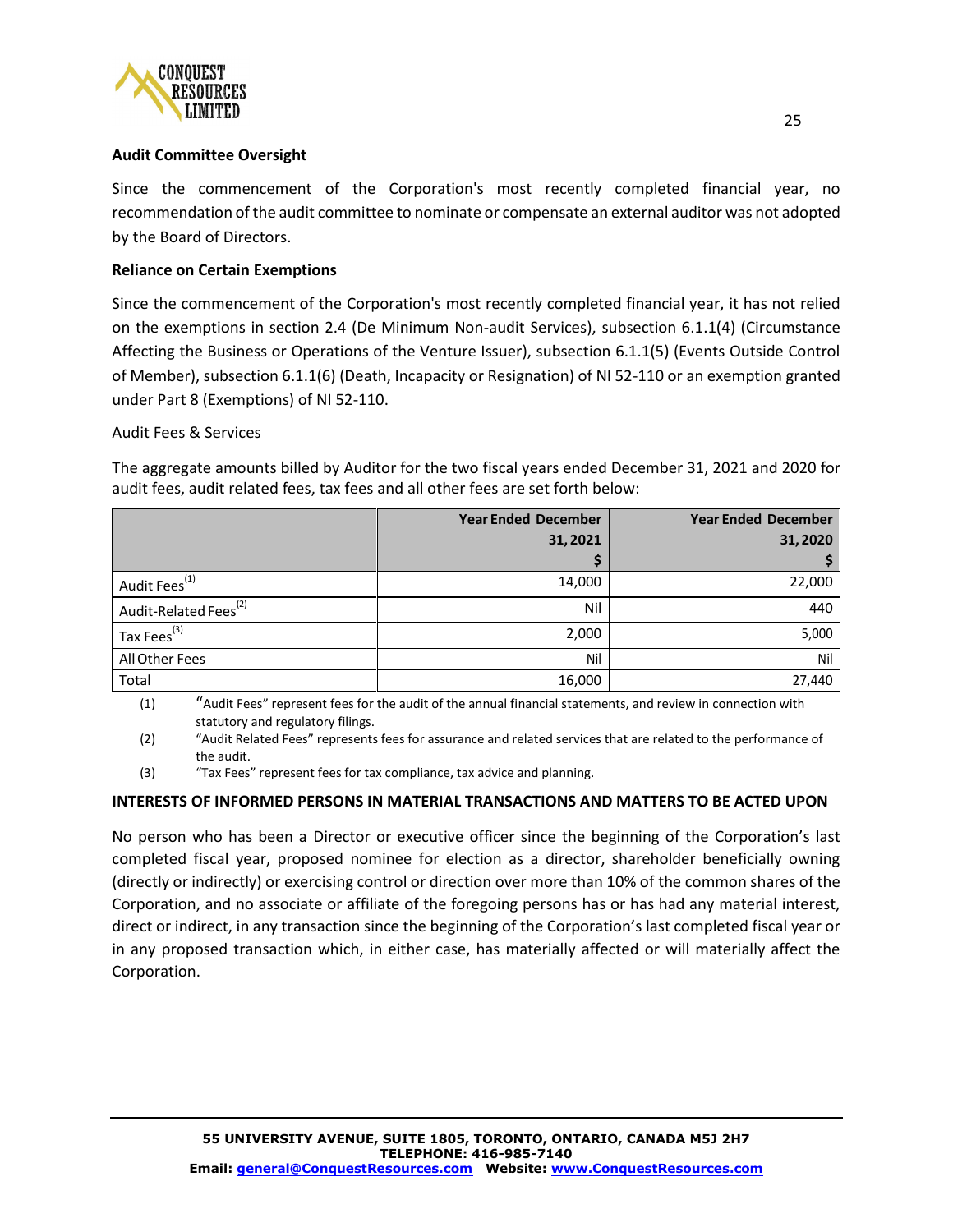

#### **ADDITIONAL INFORMATION**

The Corporation's Financial Statements for the year ended December 31, 2021 and the related Management's Discussion and Analysis and are available on SEDAR at www.sedar.com or by contacting the Corporation at the address given on this document. Additional information relating to the Corporation is available on the Corporation's website [www.ConquestResources.com.](http://www.conquestresources.com/)

#### **APPROVAL**

The contents of this Information Circular and the sending thereof have been approved by the Directors of the Corporation.

Dated: May 12, 2022

*"John F. Kearney" Chairman*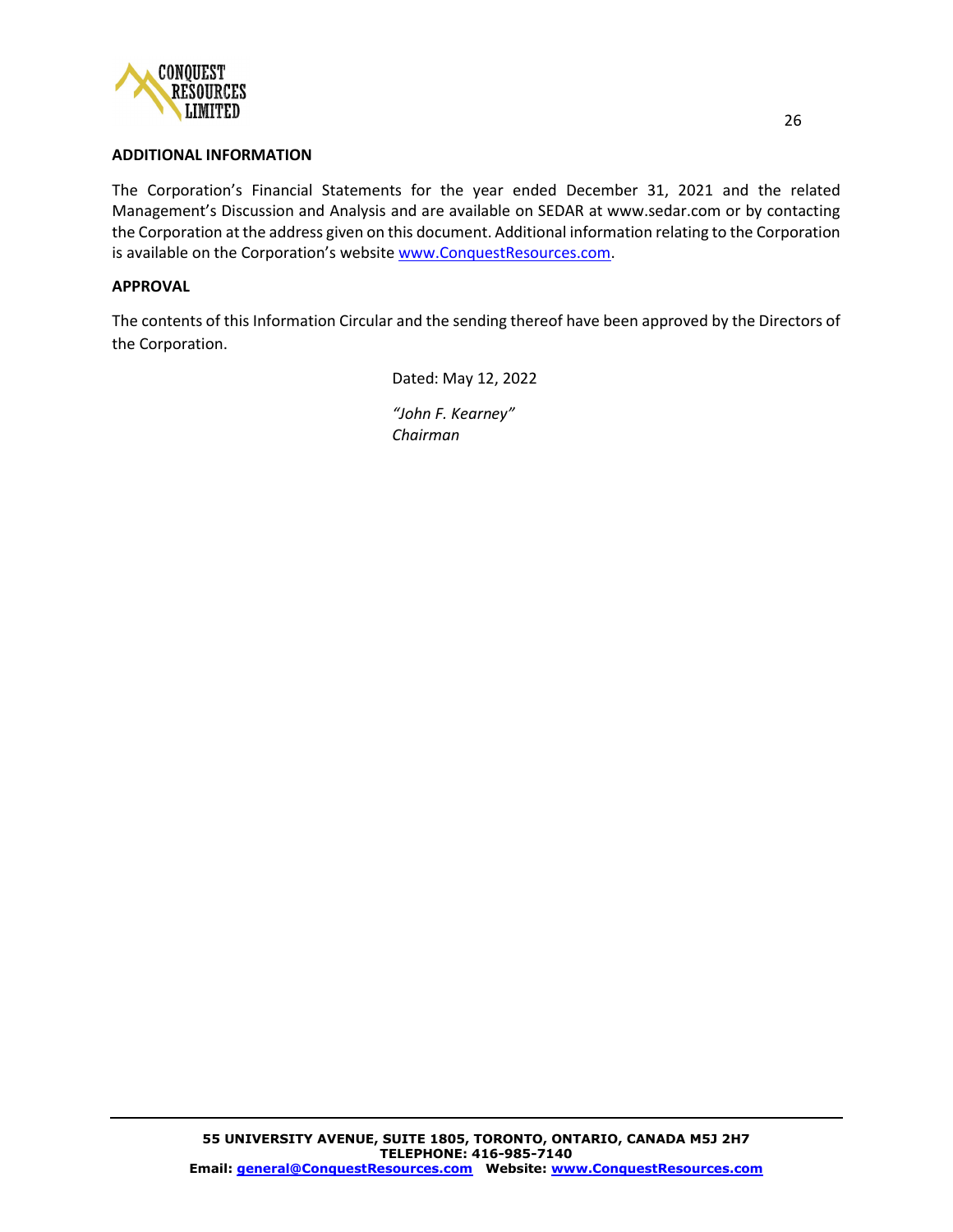

# APPENDIX "A"

# AUDIT COMMITTEE CHARTER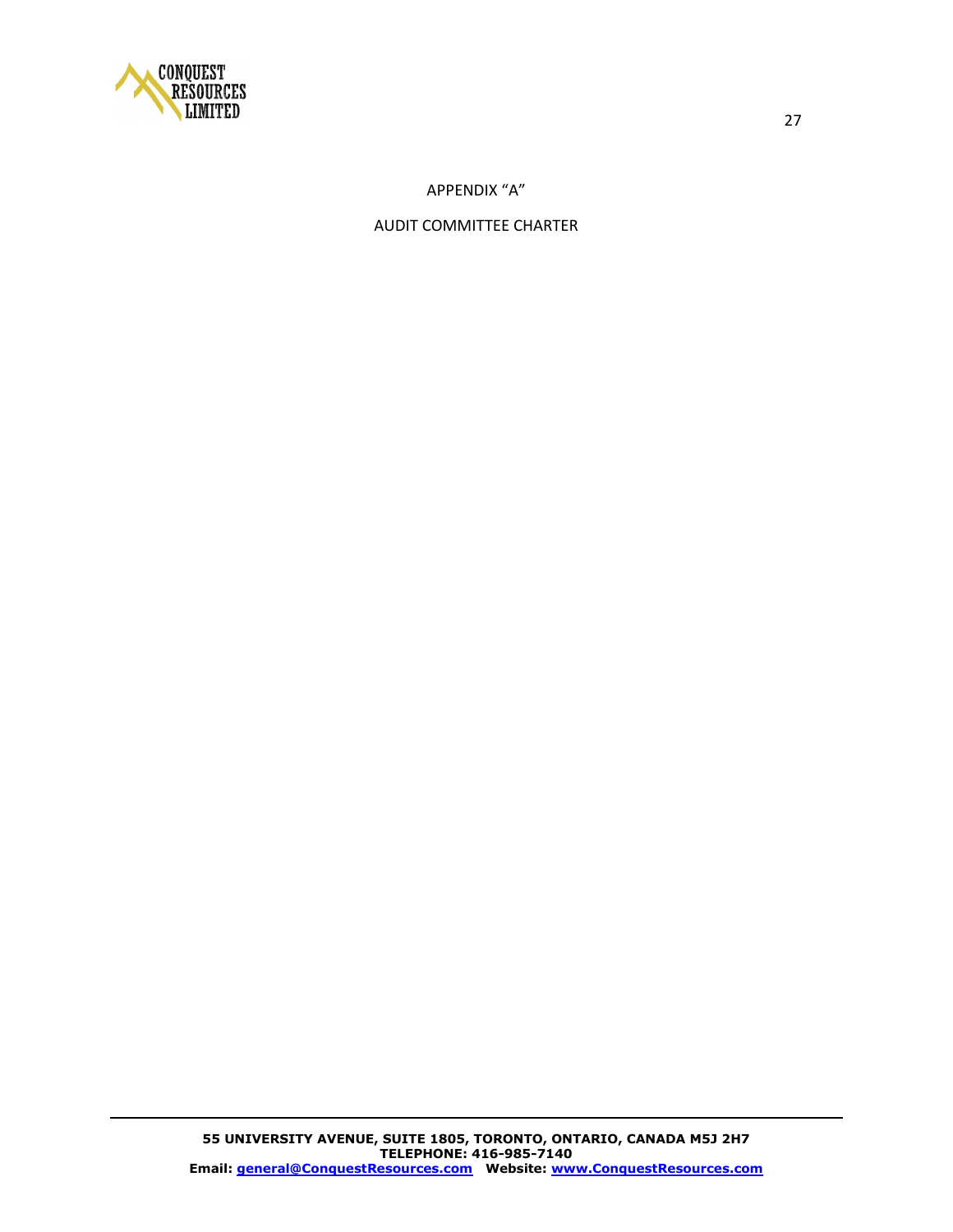## **APPENDIX A**

#### **CONQUEST RESOURCES LIMITED**

#### **CHARTER OF THE AUDIT COMMITTEE OF THE BOARD OF DIRECTORS**

#### *Purpose*

The Audit Committee (the "**Committee**") is appointed by the Board to assist the Board in fulfilling its oversight responsibilities relating to financial accounting and reporting process and internal controls for the Company. The Committee's primary duties and responsibilities are to:

- review the quarterly and annual financial statements and management's discussion and analysis of the Company and report thereon to the Board;
- select and monitor the independence and performance of the outside auditor of the Company (the "**Independent Auditor**"), including meetings with the Independent Auditor;
- conduct such reviews and discussions with management and the Independent Auditor relating to the audit and financial reporting as are deemed appropriate by the Committee;
- provide oversight to related party transactions entered into by the Company; and
- if necessary, assess the integrity of internal controls and financial reporting procedures of the Company and review the internal control report prepared by management required to be included with the annual report of the Company.

The Committee has the authority to conduct any investigation appropriate to its responsibilities, and it may request the Independent Auditor as well as any officer of the Company, or outside counsel for the Company, to attend a meeting of the Committee or to meet with any members of, or advisors to, the Committee. The Committee shall have unrestricted access to the books and records of the Company and has the authority to retain, at the expense of the Company, special legal, accounting, or other consultants or experts to assist in the performance of the Committee's duties.

The Committee shall review and assess the adequacy of this Charter annually and submit any proposed revisions to the Board for approval.

#### *Composition and Meetings*

The Committee and its membership shall meet all applicable legal and listing requirements, including, without limitation, those of the stock exchange that the Company is listed on.

- 1. The Committee shall be composed of three or more directors, one of whom shall serve as the Chair; both the members and the Chair shall be designated by the Board from time to time.
- *2.* All members of the Committee shall be "independent" and "financially literate" in accordance with National Instrument 52-110 – *Audit Committees.*
- 3. The Committee shall meet at the discretion of the Chair or a majority of its members, as circumstances dictate or as may be required by applicable legal or listing requirements, and a majority of the members of the Committee shall constitute a quorum.
- 4. If and whenever a vacancy shall exist, the remaining members of the Committee may exercise all of its powers and responsibilities so long as a quorum remains in office.
- 5. The time and place at which meetings of the Committee shall be held, and procedures at such meetings, shall be determined from time to time by, the Committee.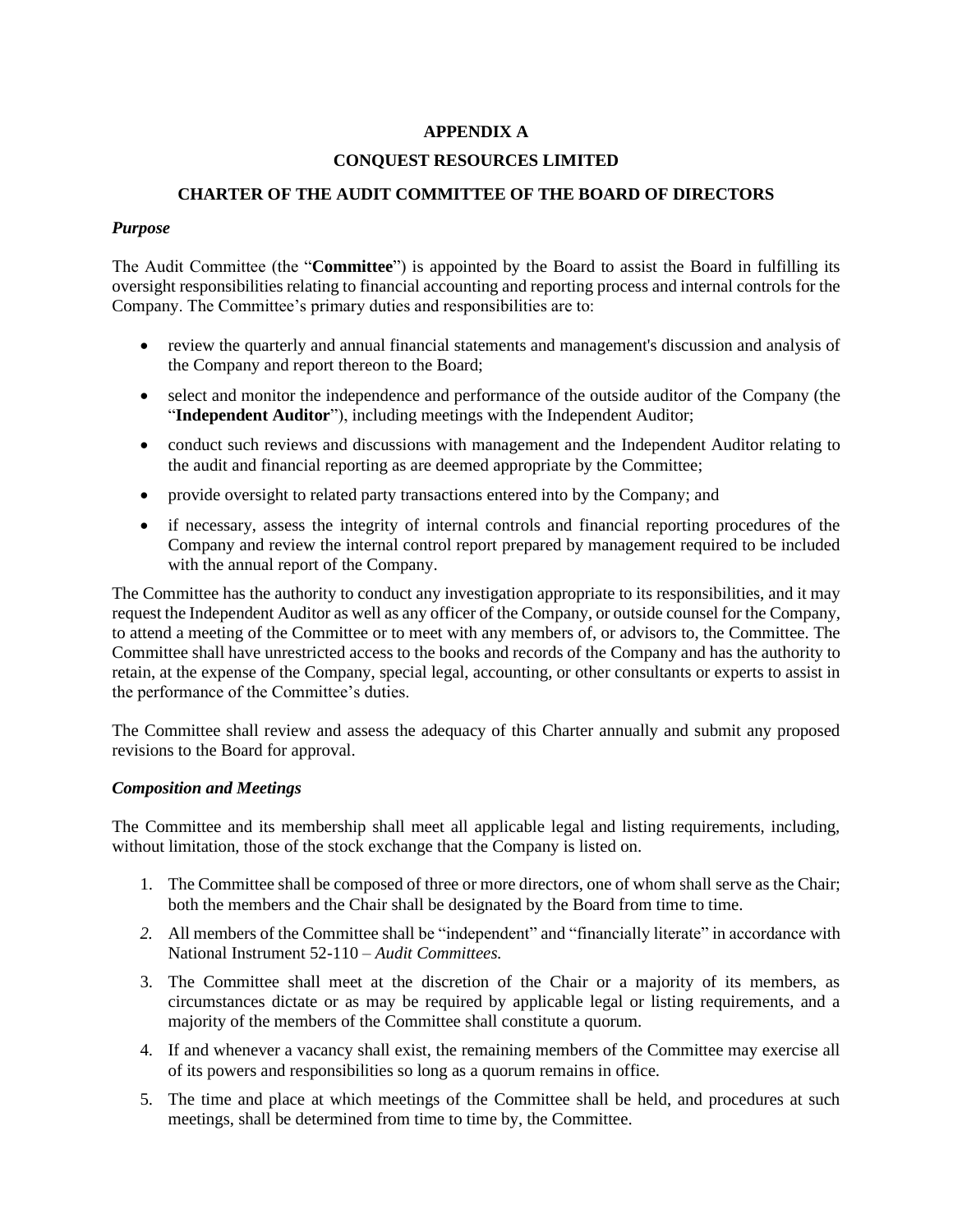- 6. Any member of the Committee may participate in the meeting of the Committee by means of conference telephone or other communication equipment, and the member participating in a meeting pursuant to this paragraph shall be deemed, for purposes hereof, to be present in person at the meeting.
- 7. The Committee shall keep minutes of its meetings which shall be submitted to the Board. The Committee may, from time to time, appoint any person who need not be a member, to act as a secretary at any meeting.
- 8. The Committee may invite such officers, directors and employees of the Company and its subsidiary as it may see fit, from time to time, to attend at meetings of the Committee.
- 9. The Board may at any time amend or rescind any of the provisions hereof, or cancel them entirely, with or without substitution.
- 10. Any matters to be determined by the Committee shall be decided by a majority of votes cast at a meeting of the Committee called for such purpose; actions of the Committee may be taken by an instrument or instruments in writing signed by all of the members of the Committee, and such actions shall be effective as though they had been decided by a majority of votes cast at a meeting of the Committee called for such purpose. The Committee members will be elected annually at the first meeting of the Board following the annual meeting of shareholders.

#### *Responsibilities*

#### **Financial Accounting and Reporting Process and Internal Controls**

- 1. The Committee shall review the annual audited financial statements to satisfy itself that they are presented in accordance with International Financial Reporting Standards ("**IFRS**") as issued by the International Accounting Standards Board ("**IASB**"**)** and report thereon to the Board and recommend to the Board whether or not same should be approved prior to their being filed with the appropriate regulatory authorities. The Committee shall also review the interim financial statements. With respect to the annual audited financial statements, the Committee shall discuss significant issues regarding accounting principles, practices, and judgments of management with management and the Independent Auditor as and when the Committee deems it appropriate to do so. The Committee shall satisfy itself that the information contained in the annual audited financial statements is not significantly erroneous, misleading or incomplete and that the audit function has been effectively carried out.
- 2. The Committee shall review any internal control reports prepared by management and the evaluation of such report by the Independent Auditor, together with management's response.
- 3. The Committee shall be satisfied that adequate procedures are in place for the review of the Company's public disclosure of financial information extracted or derived from the Company's financial statements, management's discussion and analysis and interim financial press releases, and periodically assess the adequacy of these procedures.
- 4. The Committee shall review management's discussion and analysis relating to annual and interim financial statements and any other public disclosure documents, including interim financial press releases, that are required to be reviewed by the Committee under any applicable laws before the Company publicly discloses this information.
- 5. The Committee shall meet no less frequently than annually with the Independent Auditor and the Chief Financial Officer or, in the absence of a Chief Financial Officer, with the officer of the Company in charge of financial matters, to review accounting practices, internal controls and such other matters as the Committee, Chief Financial Officer or, in the absence of a Chief Financial Officer, the officer of the Company in charge of financial matters, deem appropriate.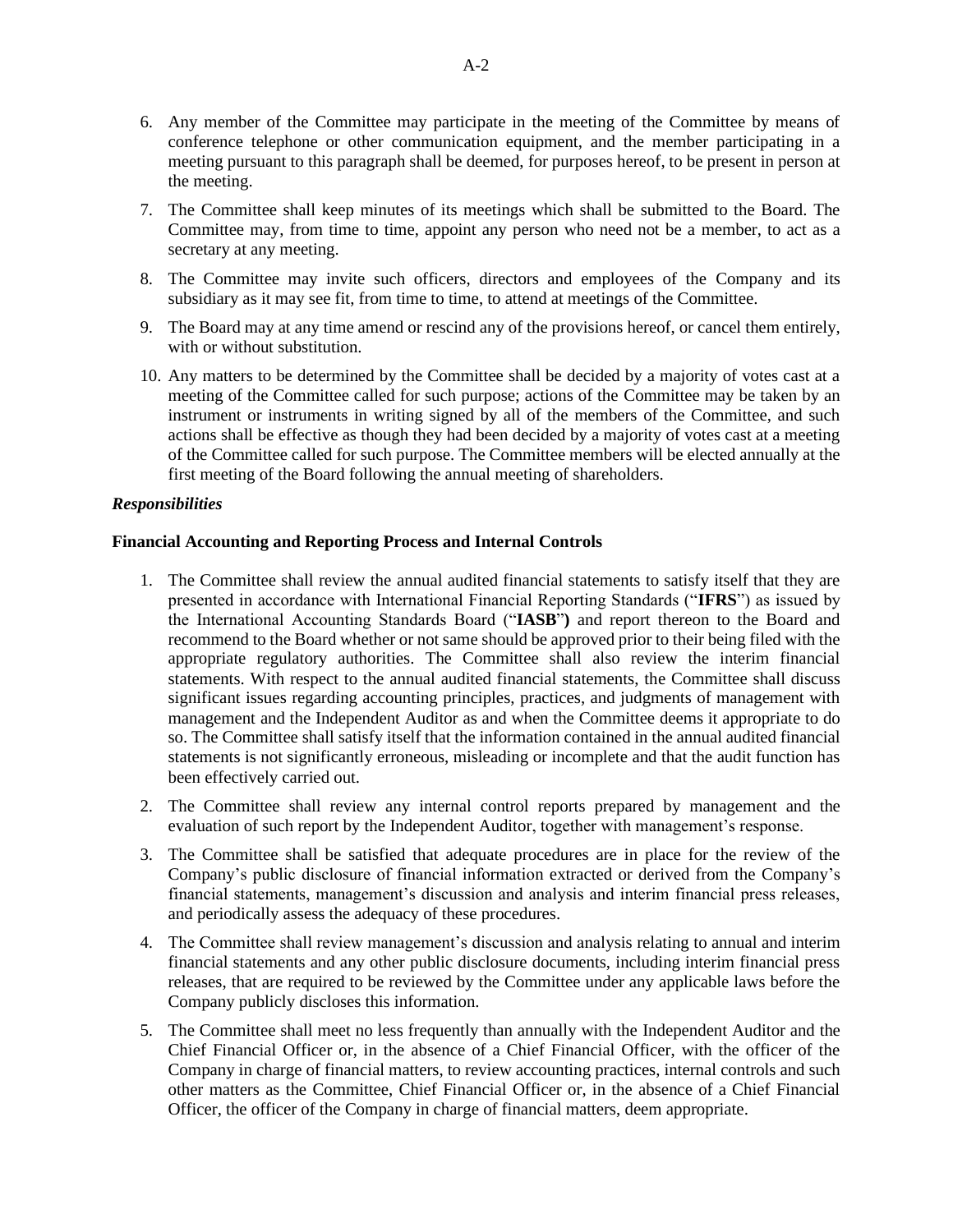- 6. The Committee shall inquire of management and the Independent Auditor about significant risks or exposures, both internal and external, to which the Company may be subject, and assess the steps management, has taken to minimize such risks.
- 7. The Committee shall review the post-audit or management letter containing the recommendations of the Independent Auditor and management's response and subsequent follow-up to any identified weaknesses.
- 8. The Committee shall establish procedures for:
	- a. the receipt, retention and treatment of complaints received by the Company regarding accounting, internal accounting controls or auditing matters; and
	- b. the confidential, anonymous submission by employees of the Company of concerns regarding questionable accounting or auditing matters.
- 9. The Committee shall provide oversight to related party transactions entered into by the Company.

## **Independent Auditor**

- 1. The Committee shall recommend to the Board the Independent Auditor to be nominated, shall set the compensation for the Independent Auditor, provide oversight of the Independent Auditor and shall ensure that the Independent Auditor report directly to the Committee.
- 2. The Committee shall be directly responsible for overseeing the work of the Independent Auditor, including the resolution of disagreements between management and the Independent Auditor regarding financial reporting.
- 3. The Committee shall pre-approve all audit and non-audit services not prohibited by law to be provided by the Independent Auditor in accordance with the terms of this charter.
- 4. The Committee shall monitor and assess the relationship between management and the Independent Auditor and monitor, support and assure the independence and objectivity of the Independent Auditor.
- 5. The Committee shall review the Independent Auditor's audit plan, including the scope, procedures and timing of the audit.
- 6. The Committee shall review the results of the annual audit with the Independent Auditor, including matters related to the conduct of the audit.
- 7. The Committee shall obtain timely reports from the Independent Auditor describing critical accounting policies and practices, alternative treatments of information within IFRS that were discussed with management, their ramifications, and the Independent Auditor's preferred treatment and material written communications between the Company and the Independent Auditor.
- 8. The Committee shall review fees paid by the Company to the Independent Auditor and other professionals in respect of audit and non-audit services on an annual basis.
- 9. The Committee shall review and approve the Company's hiring policies regarding partners, employees and former partners and employees of the present and former auditors of the Company.
- 10. The Committee shall monitor and assess the relationship between management and the Independent Auditor and monitor the independence and objectivity of the Independent Auditor.

## *Other Responsibilities*

The Committee shall perform any other activities consistent with this Charter and governing law, as the Committee or the Board deems necessary or appropriate.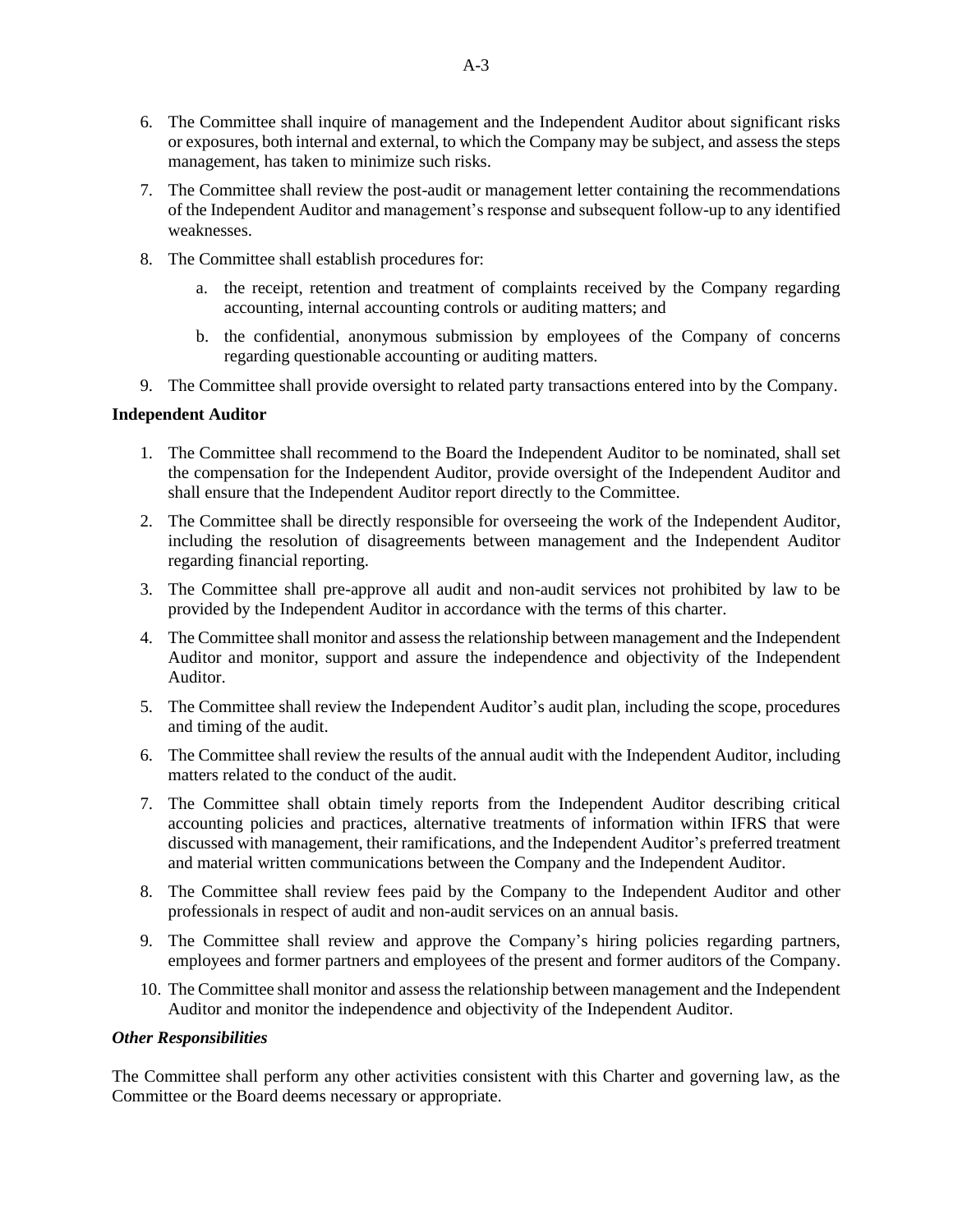

## APPENDIX "B"

## NOTICE OF CHANGE OF AUDITOR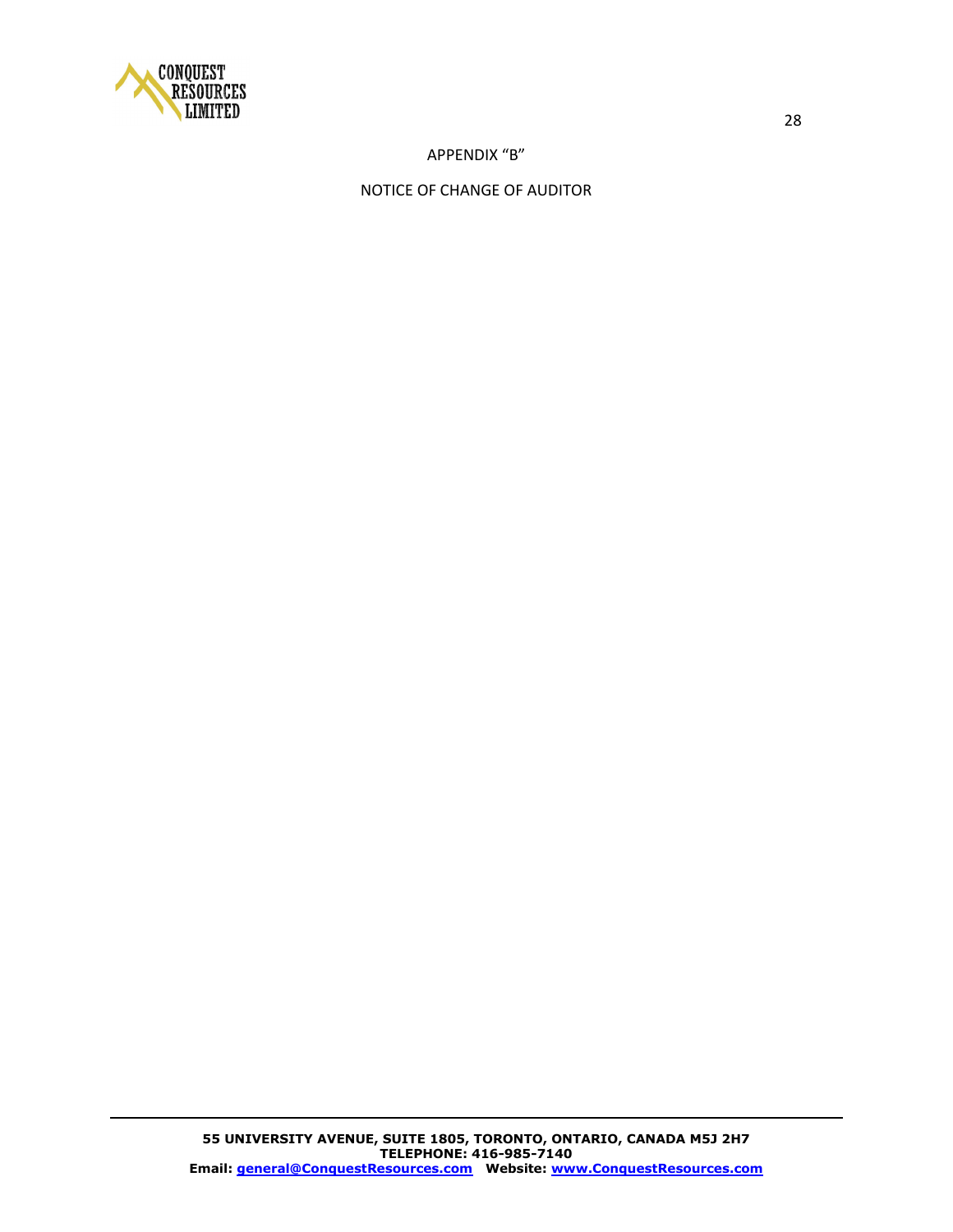#### **CONQUEST RESOURCES LIMITED**

#### **NOTICE OF CHANGE OF AUDITOR**

**TO:** McGovern Hurley LLP, Chartered Professional Accountants

AND TO: Simone & Co. LLP, Chartered Professional Accountants

**NOTICE IS HEREBY GIVEN** that, on the advice of the Audit Committee of the Company, the Board of Directors of the Company resolved as of January 6, 2022 that:

- (a) The resignation of McGovern Hurley LLP, Chartered Professional Accountants, ("**McGovern**") as of January 6, 2022, as auditor of the Company be accepted, and
- (b) Simone & Co LLP, Chartered Professional Accountants, ("**Simone**") be appointed as auditor of the Company effective as of January 7, 2022, to hold office until the next annual meeting at a remuneration to be fixed by the directors.

In accordance with National Instrument 51-102 (" NI 51-102") we confirm that:

- (a) McGovern resigned on its own initiative as auditor of the Company;
- (b) McGovern, has not expressed a modified opinion in its reports for the most recently completed fiscal year of the Company, nor for the period from the most recently completed period for which McGovern issued an audit report in respect of the Company and the date of this Notice;
- (c) the resignation of McGovern and appointment of Simone & Co LLP as auditor of the Company were considered by the Audit Committee and approved by the Board of Directors of the Company; and
- (d) in the opinion of the Board of Directors of the Company, no "reportable event" as defined in NI 51-102 has occurred in connection with the audits of the two most recently completed fiscal years of the Company, nor any period from the most recently completed period for which McGovern issued an audit report in respect of the Company and the date of this Notice.

Dated: January 6, 2022

## **CONQUEST RESOURCES LIMITED**

Vm Chradovich

Per: Tom Obradovich President & Chief Executive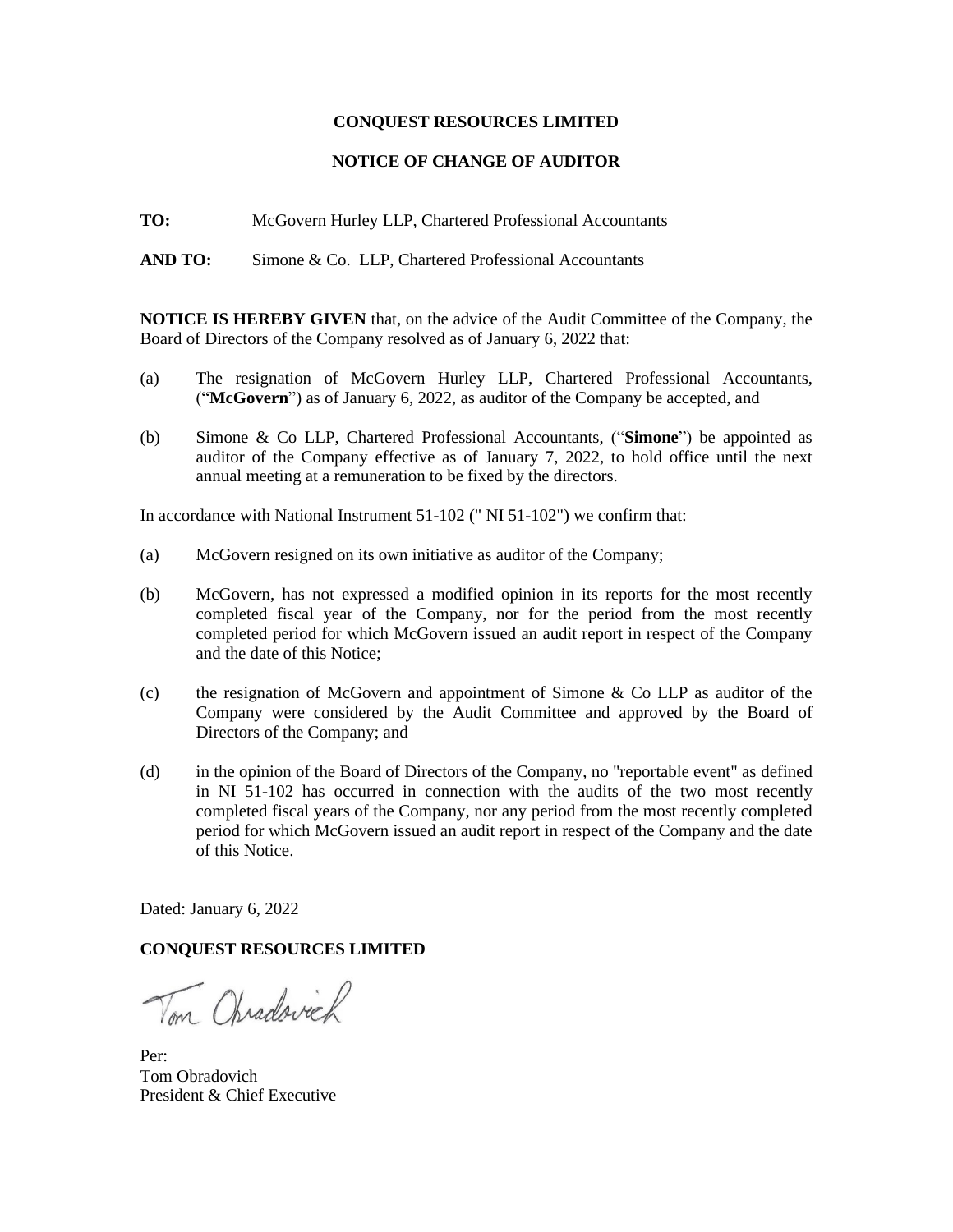January 19, 2022

Ontario Securities Commission Alberta Securities Commission P.O. Box 55 Suite 400<br>Suite 1903, 20 Queen Street West 300 - 5th Avenue S.W. Suite 1903, 20 Queen Street West Toronto, Ontario and Calgary, Alberta<br>M5H 3S8 Calgary, Calgary, Alberta **M5H 3S8** 

British Columbia Securities Commission TSX Venture Exchange P.O. Box 10142, Pacific Centre P.O. Box 450 701 West Georgia Street 130 King Street West Vancouver, British Columbia<br>V7Y 1L2 M5X 1J2 **V7Y 1L2** 

Dear Sirs/Mesdames:

#### *re: Conquest Resources Limited (the "Corporation") - Notice of Change of Auditor*

Please be advised that, in connection with National Instrument 51-102, a copy of the Notice of Change of Auditor (the "Notice") dated January 6, 2022 in respect of the above captioned change of auditor was delivered to us. We reviewed the Notice and, based upon our knowledge at this time, we hereby notify the Commissions that:

- 1. We have no basis to agree our disagree with the statement that McGovern Hurley LLP, Chartered Professional Accountants, (the "Predecessor Auditor") resigned on its own initiative as auditor of the Corporation.
- 2. We agree with the statement that the Predecessor Auditor has neither expressed a modified opinion in its reports for the most recently completed fiscal year of the Corporation, nor for the period from the most recently completed period for which the Predecessor Auditor issued an audit report in respect of the Corporation and the date of this Notice.
- 3. We agree with the statement that the resignation of the Predecessor Auditor and the appointment of simone & company, Chartered Professional Accountant, (the "Successor Auditor") as auditor of the Corporation were considered by the Audit Committee and approved by the Board of Directors of the Corporation.
- 4. With respect to the opinion of the Board of Directors of the Corporation stating that no "reportable event" as defined by NI 51-102 has occurred in connection with the audits of the two most recently completed fiscal years of the Corporation nor any period from the most recently completed period for which the Predecessor Auditor issued an audit report in respect of the Corporation and the date of this Notice, we state the following:
	- · We have no basis to agree or disagree with the statement that there has been neither a disagreement nor unresolved issue between the Predecessor Auditor and the Corporation; and
	- · We agree with the statement there has been no consultation between the Successor Auditor and the Corporation.

Simon + company.